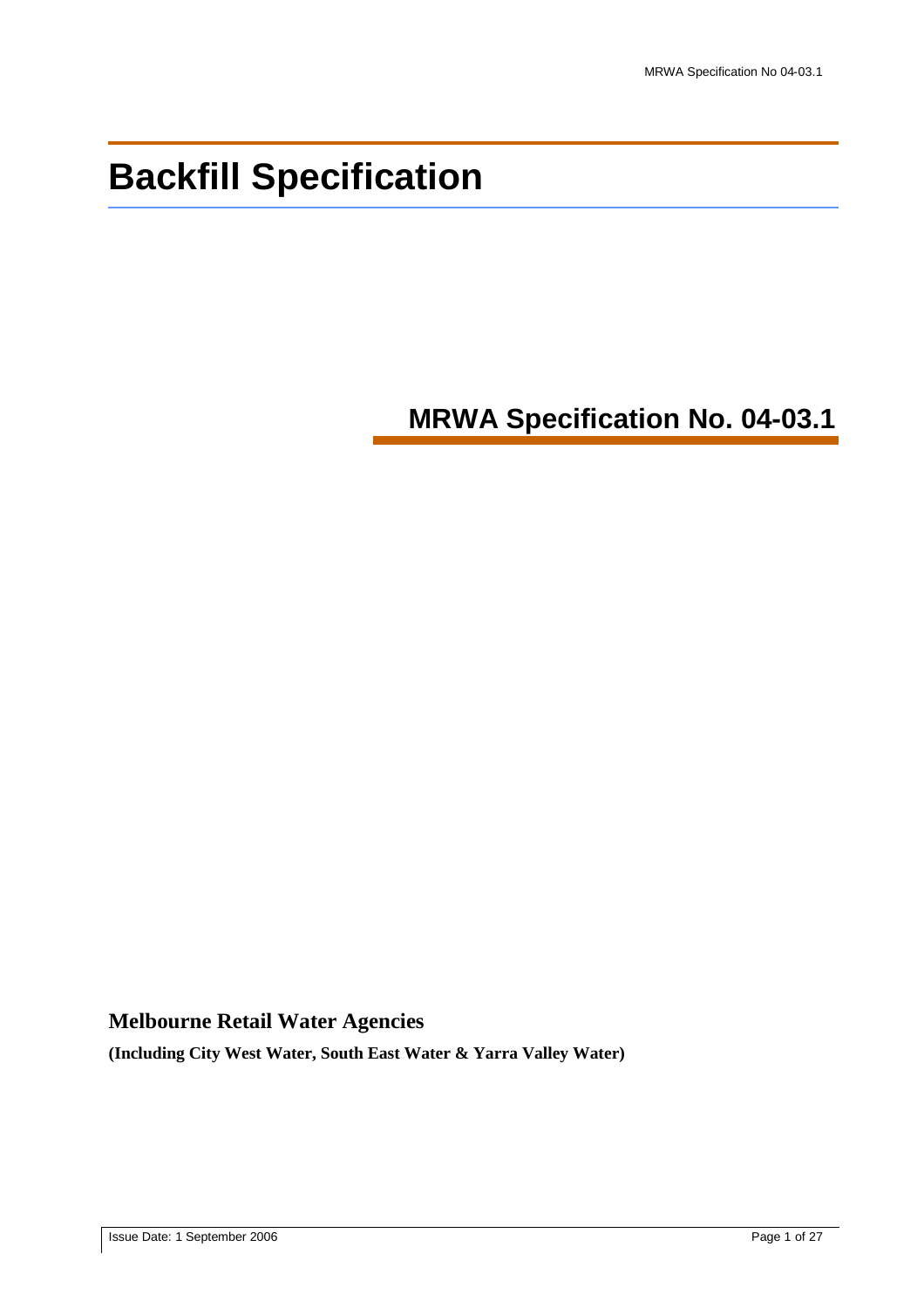## **Disclaimer**

- $\mathbf{e}$ The Water Agencies exclude all liability to all persons and all conditions and warranties, which are expressed or implied at law (including under statute). Where liability and conditions and warranties cannot be excluded at law, the liability of the Water Agencies is limited at their choice, to resupplying MRWA Specification No 04-03.1 or paying the cost of resupplying MRWA Specification No 04-03.1.
- Ō. Please note that MRWA Specification No 04-03.1 or information contained within the Specification must only be used in conjunction with the Melbourne Retail Water Agencies Edition of the WSAA Water Supply Code of Australia WSA 03-2002 and Sewerage Code of Australia of the Water Services Association of Australia.

Please Note: This Specification may be periodically updated.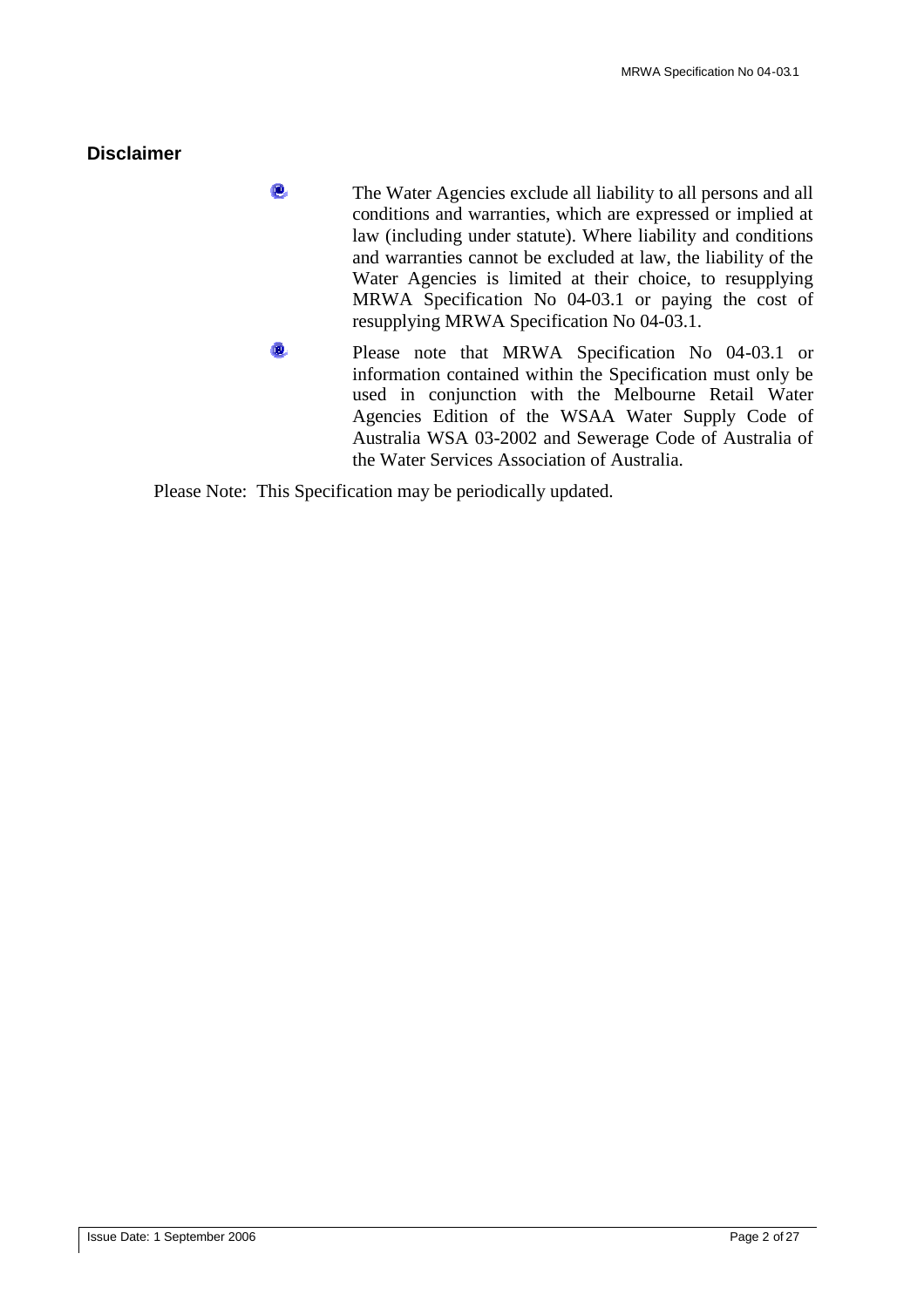| 1              | <b>Introduction</b>          |                                                                       | 6         |
|----------------|------------------------------|-----------------------------------------------------------------------|-----------|
|                | 1.1                          |                                                                       |           |
|                | 1.2                          |                                                                       |           |
|                | 1.3                          |                                                                       |           |
|                | 1.4                          |                                                                       |           |
| $\overline{2}$ | <b>Backfill Requirements</b> |                                                                       | <b>10</b> |
|                | 2.1                          |                                                                       |           |
|                | 2.2                          |                                                                       |           |
|                | 2.3                          | Option to Use Alternative Backfill Materials and/or Methods 10        |           |
|                | 2.4                          |                                                                       |           |
|                | 2.4.1                        |                                                                       |           |
|                | 2.4.2                        |                                                                       |           |
|                | 2.4.3                        |                                                                       |           |
|                | 2.5                          | Provision of Safe Environment for Field Density Testing  11           |           |
|                | 2.6                          |                                                                       |           |
|                | 2.7                          |                                                                       |           |
|                | 2.8                          |                                                                       |           |
|                | 2.9                          |                                                                       |           |
| 3              | <b>Traffic Areas</b>         |                                                                       | 13        |
|                | 3.1                          |                                                                       |           |
|                | 3.2                          |                                                                       |           |
|                | 3.3                          |                                                                       |           |
|                | 3.4                          |                                                                       |           |
|                | 3.5                          |                                                                       |           |
|                | 3.5.1                        |                                                                       |           |
|                | 3.5.2                        | Backfill Under Roads, Road Shoulders, Median Strips (below sub-base): |           |
|                | 3.5.3                        |                                                                       |           |
|                | 3.6                          |                                                                       |           |
|                | 3.7                          |                                                                       |           |
|                | 3.8                          |                                                                       |           |
|                | 3.9                          |                                                                       |           |
|                |                              | <b>COHESIONLESS SOILS</b>                                             | 17        |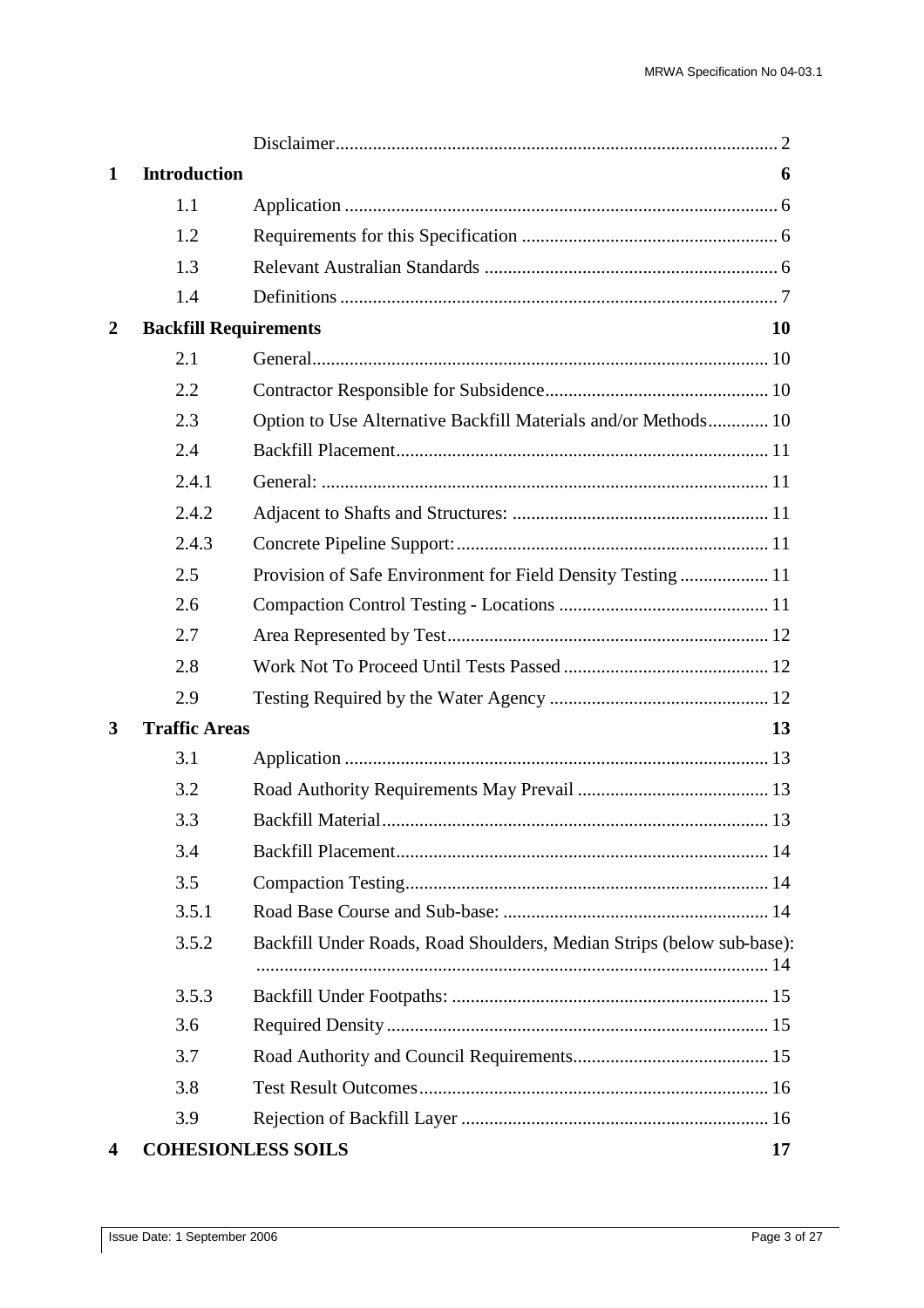| 4.1      |                                                                          |    |
|----------|--------------------------------------------------------------------------|----|
| 4.2      |                                                                          |    |
| 4.2.1    |                                                                          |    |
| 4.2.2    |                                                                          |    |
| 4.3      | Backfill Placement and Compaction Requirements18                         |    |
| 4.3.1    |                                                                          |    |
| 4.3.2    |                                                                          |    |
| 4.4      |                                                                          |    |
| 4.4.1    |                                                                          |    |
| 4.4.2    |                                                                          |    |
| 4.5      |                                                                          |    |
| 4.5.1    |                                                                          |    |
| 4.5.2    | Test performed using conventional field density and laboratory reference |    |
| 4.5.3    |                                                                          |    |
| 4.5.4    |                                                                          |    |
| 4.6      |                                                                          |    |
|          | <b>Cohesive Soils (clays and clayey soils) - Requirements</b>            | 21 |
| 5.1      |                                                                          |    |
| 5.2      |                                                                          |    |
| 5.2.1    |                                                                          |    |
| 5.2.2    |                                                                          |    |
| 5.3      |                                                                          |    |
| 5.3.1    |                                                                          |    |
| 5.3.1.1. | Dry Fill:<br>22                                                          |    |
|          | 5.3.1.2. Wet Fill:<br>22                                                 |    |
| 5.4      | Backfill Placement and Compaction Requirements23                         |    |
| 5.5      |                                                                          |    |
| 5.5.1    |                                                                          |    |
| 5.5.2    |                                                                          |    |
| 5.6      |                                                                          |    |
| 5.7      |                                                                          |    |
|          |                                                                          |    |
| 5.8      |                                                                          |    |

 $\overline{\mathbf{5}}$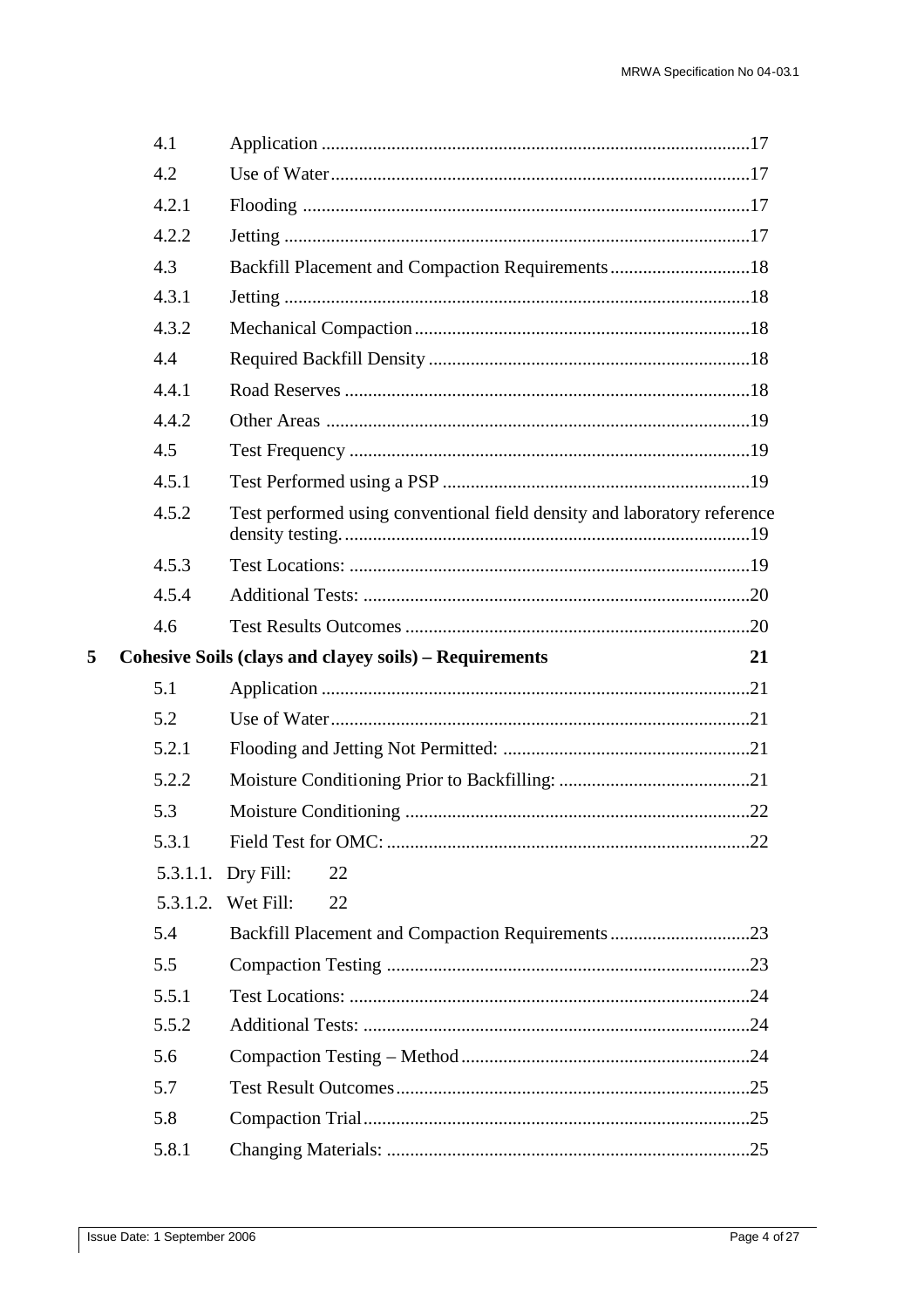|     | <b>6</b> Drives, Shafts, Tunnels and Bores | 26 |
|-----|--------------------------------------------|----|
| 6.1 |                                            |    |
| 6.2 |                                            |    |
|     |                                            |    |
|     |                                            |    |
| 6.3 |                                            |    |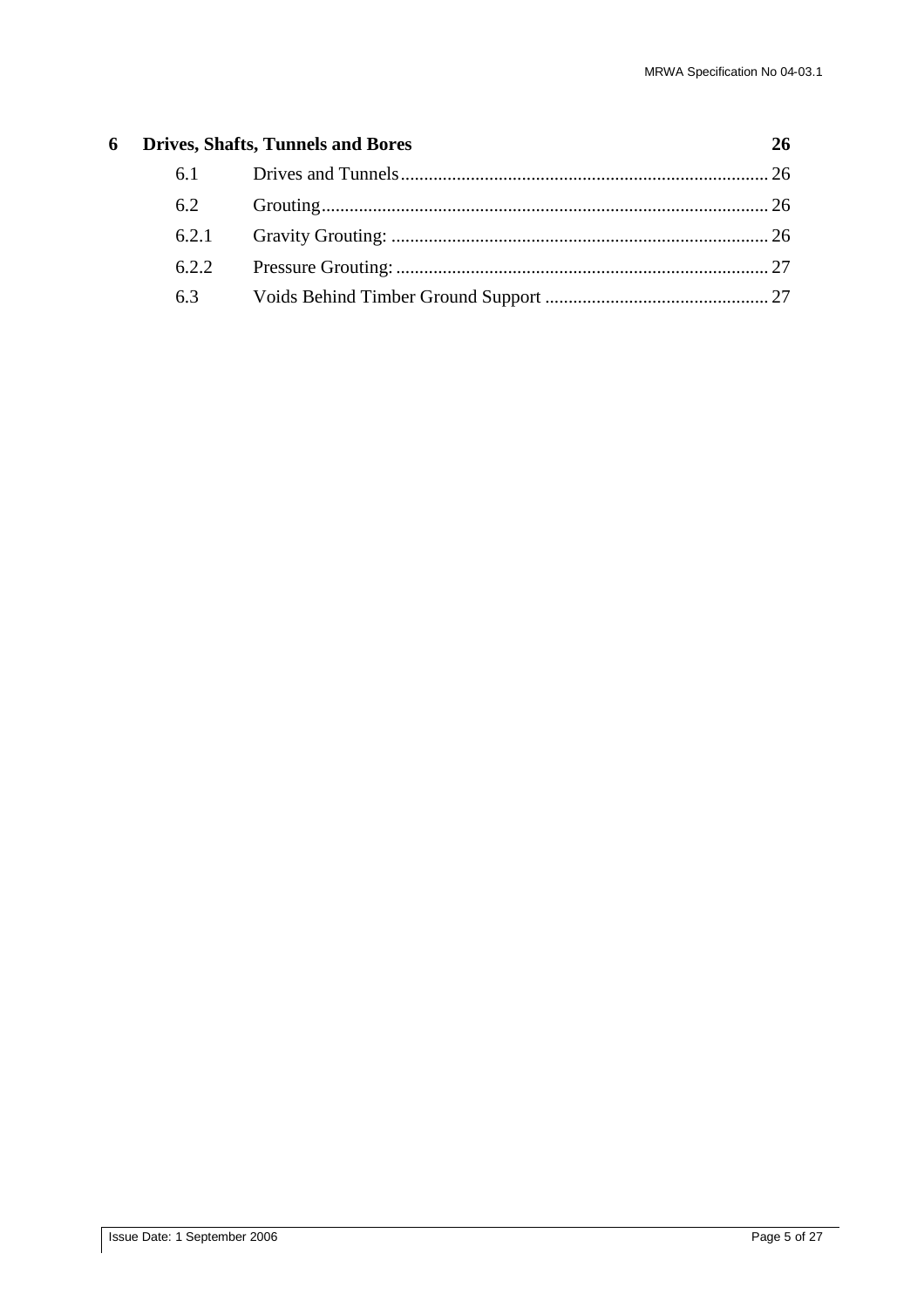## **1 INTRODUCTION**

## **1.1 Application**

This Specification sets out the Principal's requirements for the backfill and compaction of soils in excavations associated with the construction of water supply and sewerage assets. This specification refers to the trenchfill zone and not the embedment zone. For details of embedment zone requirements, refer to the MRWA Edition of the WSAA Water Supply and Sewerage Codes.

It also applies to fill associated with assets constructed by tunnels, drives, shafts, bores and other trenchless technologies.

Deep compressible clays (Coode Island Silt) are outside the scope of this Specification.

### **1.2 Requirements for this Specification**

Correct trench backfill and compaction is a critical success factor for the Principal's projects. Incorrect backfill and compaction by contractors causes the Principal to incur risks associated with backfill subsidence and collapse such as:

- O. Customer inconvenience and dissatisfaction.
- τō. Damage to customer and council assets.
- Ю. Damage to other authorities' infrastructure.
- Ō. Hazards to road users and pedestrians.
- ø. Costs associated with rectifying damage.
- Ô. Costs associated with litigation for damages.

Compliance with this Specification will reduce or eliminate these risks by assisting contractors to:

- $\omega$ Understand that soils are like any other construction material. Different soil types have differing properties, and require different construction techniques to ensure optimum performance.
- Comply with a basic standard of backfill and compaction appropriate to each soil type.

## **1.3 Relevant Australian Standards**

- AS 1289: Methods of Testing Soils for Engineering Purposes.
- AS 3798: Guidelines on Earthworks for Commercial and Residential Developments.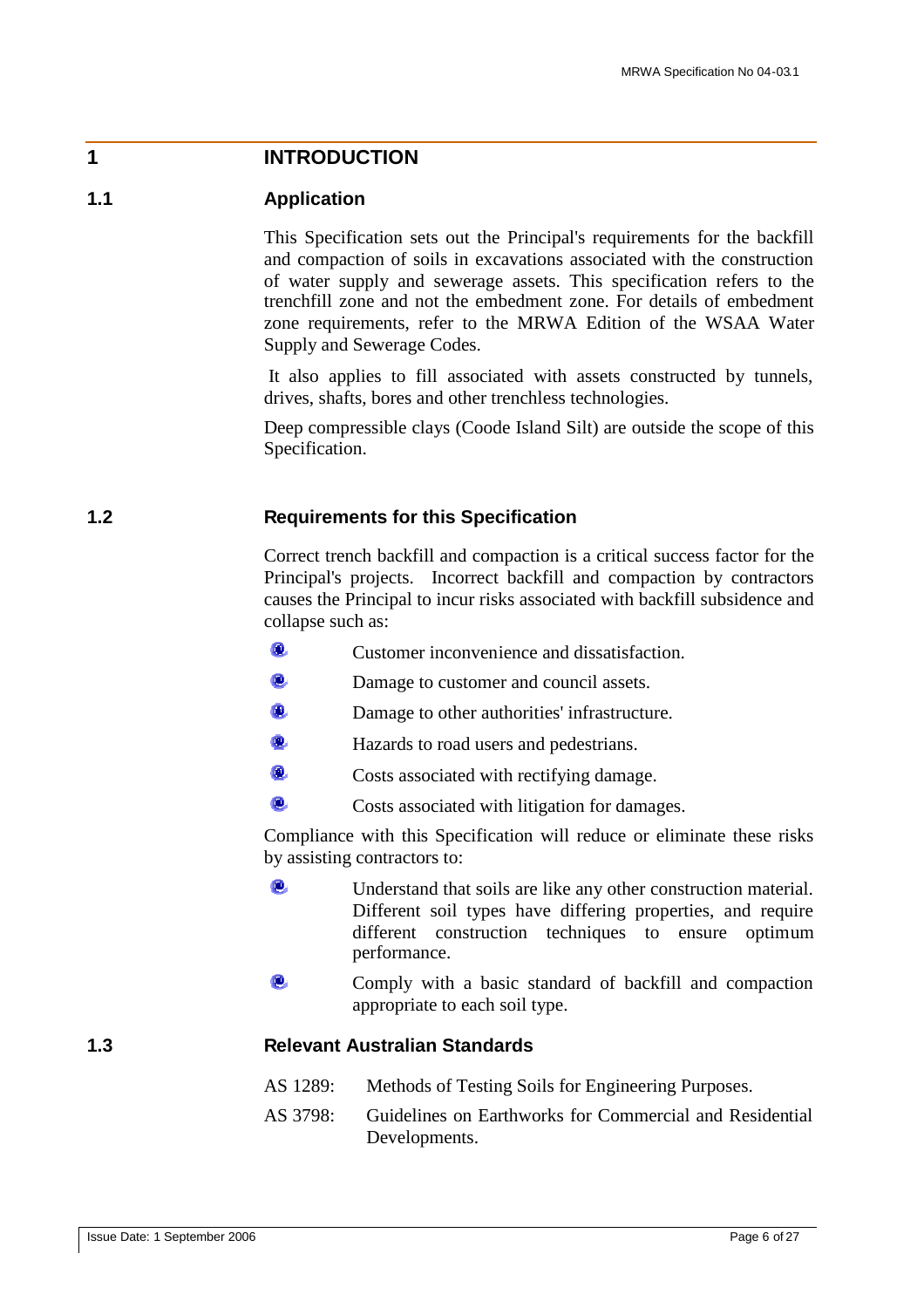AS 2566.2: Buried Flexible Pipelines: Part 2 - Installation.

## **1.4 Definitions**

For the purpose of this specification, the following definitions shall apply:

#### **Approved, Approval:**

Unless otherwise specified, means approved by, or approval of, the Superintendent.

## **Backfill, Fill:**

Terms used to describe the material used in the Embedment and Trench Fill Zones.

#### **Compaction:**

The process whereby the density of a soil mass is increased by mechanical, usually dynamic, means. This typically involves tamping, rolling, or vibration, or a combination of these processes. This results in a relocation of soil particles and the expulsion of air from the soil mass, but usually without significantly altering the amount of water in the soil.

## **Cohesionless Soils:**

Poorly graded sand and gravel mixtures, generally with less than 5% fines (ie finer than 75 μm), which are non-plastic and which do not exhibit a well-defined moisture-density relationship when tested in accordance with AS 1289.5.1.1 or AS 1289.5.2.1. These will typically be "clean sands".

## **Cohesive Soils:**

Those materials which have a well-defined moisture-density relationship when tested in accordance with AS 1289.5.1.1 or AS 1289.5.2.1. Whilst cohesive soils are typically clayey in nature, for the purpose of this definition these may also include well-graded granular materials such as crushed rock.

#### **Dry Density Ratio, Relative Compaction:**

The degree of compaction specified and achieved in cohesive soils is usually expressed as a dry density ratio, as described in AS 1289.5.4.1. This compares the dry density of the compacted soil with a reference density, being the peak dry density which can be achieved in a controlled laboratory compaction process, e.g. Standard Compaction, AS 1289.5.1.1. Dry Density Ratio is also sometimes referred to as Relative Compaction. This more generic term allows for other reference testing procedures such as Hilf Rapid Compaction (AS 1289.5.7.1) for clay fills and Density Index (AS 1289.5.6.1) for sands.

#### **Embedment Zone, Trench Fill Zone:**

The areas defined in MRWA Editions of WSAA Water Supply and Sewerage Codes: Standard Drawings SEW-1201-V "Embedment and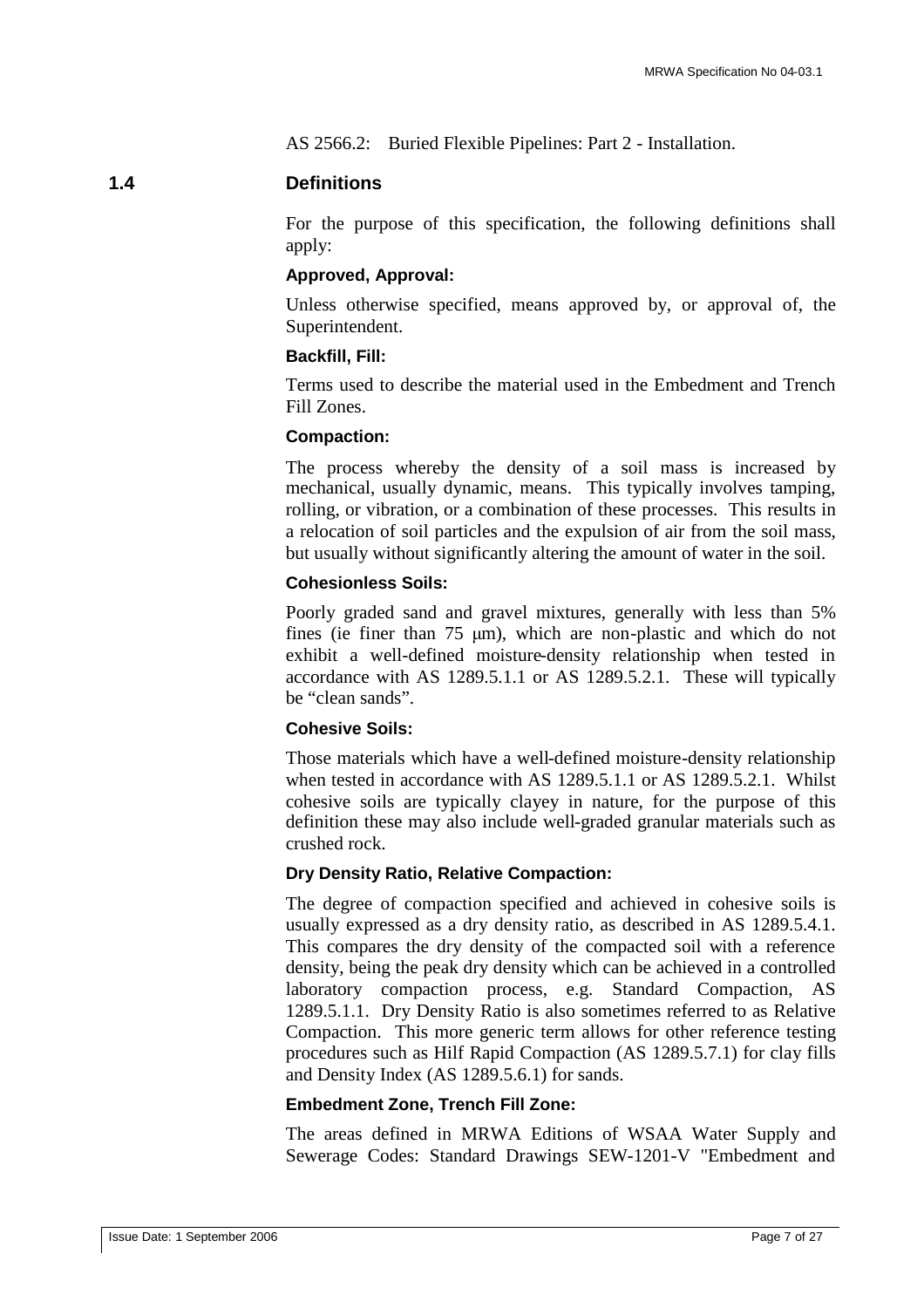Trenchfill - Typical Arrangements", and WAT-1201-V "Embedment and Trenchfill – Typical Arrangement".

## **Field Density Testing:**

To allow comparison of the achieved field compaction with a laboratory reference density, it is necessary to be able to reliably determine the achieved field density and moisture content. The commonly used methods for assessing field bulk density are the sand replacement test (AS 1289.5.3.1) and the nuclear density gauge (AS 1289.5.8.1), but moisture content usually is measured in the laboratory.

Indirect measures of achieved compaction include penetrometer testing. The Perth Sand Penetrometer (PSP) is often used in clean sands, with the number of blows required to drive a blunt ended rod into the sand taken as an indicator of the relative compaction of the sands (see Perth Sand Penetrometer).

## **Maximum Dry Density, Optimum Moisture Content:**

The peak dry density achieved in the laboratory compaction test is referred to as the Maximum Dry Density (MDD), and this occurs at the relevant Optimum Moisture Content (OMC) for that compactive effort. The MDD and OMC derived in the laboratory test are not unique properties of a soil, but are dependent upon the applied compactive effort and the nature of this effort. In the laboratory, there are Standard (AS 1289.5.1.1) and Modified (AS 1289.5.2.1) efforts. Modified compaction applies approximately 4.5 times the energy of Standard compaction. Similarly, in the field, different compaction equipment will apply different compactive effort.

#### **Moisture Conditioning:**

Although the moisture content of a soil mass usually is not significantly altered by the compaction process, the degree of compaction (density increase) which can be achieved for a given compaction effort is dependent upon the moisture content of the soil being compacted. The alteration of the moisture content prior to compaction is often referred to as moisture conditioning.

#### **Ordinary Fill:**

Material obtained from excavation or imported that contains not more than 20% by mass of rock fragments with size between 75 mm and 150 mm, with no rock or clay fragments greater than 150 mm. (Refer AS 2566.2-2002.)

#### **Perth Sand Penetrometer:**

A steel shaft which is struck by a hammer free falling on its anvil. Used for determining the resistance of a soil to penetration. Penetration resistance is in units of blows per 300 mm. (Refer A1289.6.3.3)

#### **Reactive Soils:**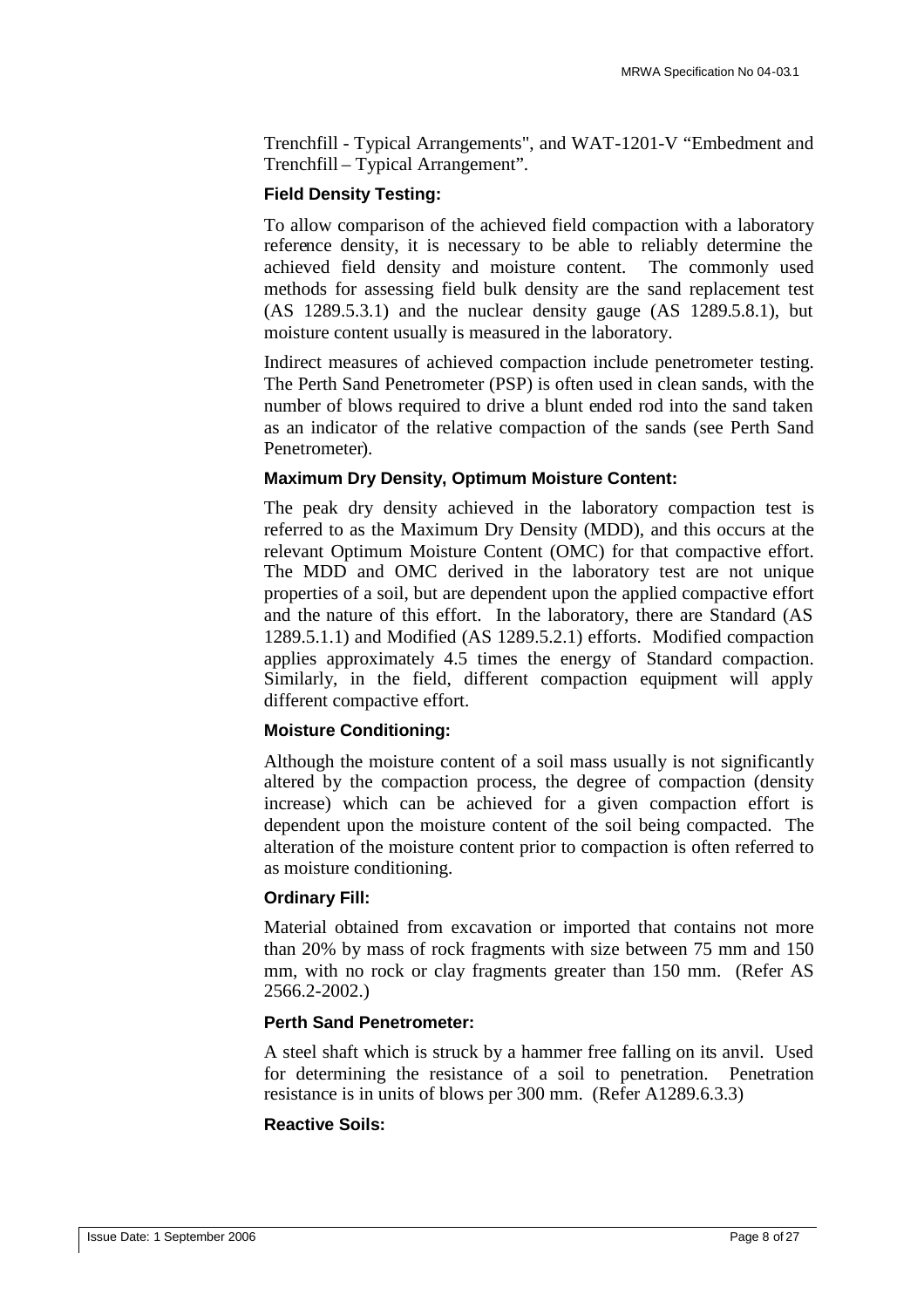Clay soils, for which a change in moisture content may result in sufficient change in volume to affect the engineering performances of any structure (including pavements) influenced by this soil.

#### **Road Authority:**

The authority that is responsible for the care and management of the road in question.

#### **Road Reserve:**

The public carriageway reserve between property boundaries which contains assets including, but not limited to, the road formation, footpaths, driveways, nature strips.

## **Selected Fill:**

Material that is free from organic or other deleterious material, obtained from excavation or imported, with a particle size for rock not greater than 20 mm, or for other than rock not greater than 75 mm. (Refer AS 2566.2- 2002.)

#### **Settlement:**

Settlement is a downwards displacement of the ground surface, relative to either the surrounding ground (differential settlement) or a stable bench mark (total settlement). It is the result of a volume reduction in the ground beneath the surface, due to any of several possible mechanisms, as described below.

#### **Collapse Settlement:**

Fill materials which have been inadequately compacted or placed excessively dry can undergo a sudden volume reduction when their moisture content is increased. This can occur without any increase in the applied stress and is often referred to as collapse. The moisture content increase can occur from surface infiltration, leaking of the installed service or groundwater.

#### **Consolidation settlement:**

Refers to the vertical displacement within a soil mass which occurs under the influence of an applied load, usually static. This volume reduction is usually time dependent and associated with expulsion of water. The applied load may be the self weight of the filling or an external load, such as a building footing or an embankment. The consolidation may occur within the filling (it usually would need to be relatively wet) or the underlying soils.

#### **Compaction Settlement:**

Typically occurs under the influence of a dynamic load. During the placement and compaction process there is a volume reduction, but this would not typically be referred to as settlement. However, under such influences as traffic, poorly compacted material will undergo further volume reduction, manifested as settlement at the surface and, in the case of trench backfill, as localised differential settlement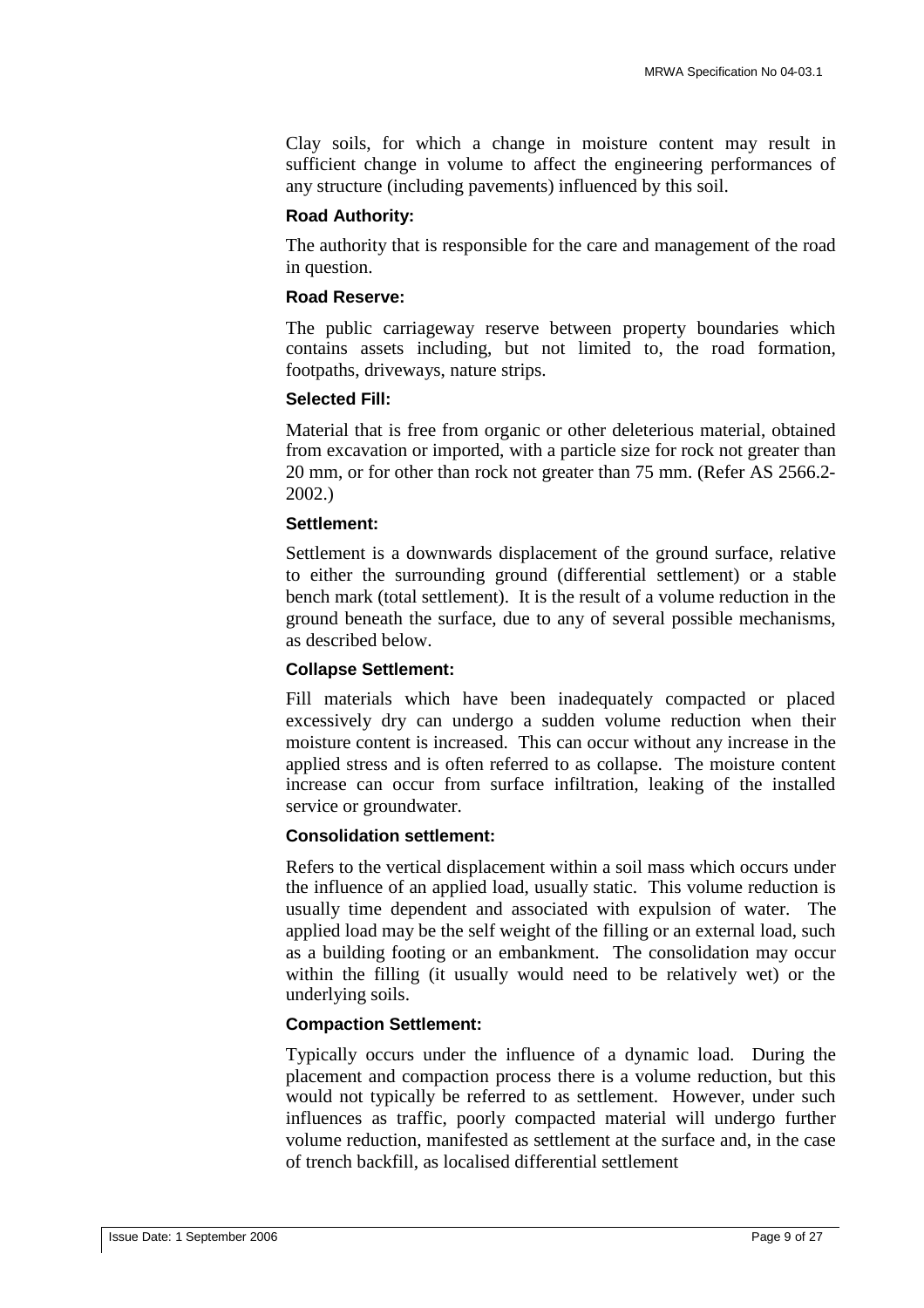#### **Subsidence:**

Subsidence is often interchanged with settlement, in particular in relation to depressions left in roadways etc, following service trench construction. Subsidence may be assumed to be "*Downward movement, predominantly vertical in direction, due to removal, consolidation or displacement of the underlying strata".*

## **2 BACKFILL REQUIREMENTS**

#### **2.1 General**

The Contractor shall employ suitable methods to compact backfill of trenches and shafts to comply with this Specification and prevent collapse or settlement.

#### **2.2 Contractor Responsible for Subsidence**

The Contractor is responsible for monitoring for, and rectifying any, subsidence that occurs as a consequence of the works. The Contractor shall make good any damage caused as a consequence of subsidence, including (but not limited to) damage to fences, buildings, paving and/or landscaping works. "Damage" is deemed to include tilting or leaning structures.

## **2.3 Option to Use Alternative Backfill Materials and/or Methods**

The Contractor shall request approval to use alternative backfill materials, for example sand or flowable fill in place of clay. The Contractor shall request approval to use alternative construction methods, such as trenchless methods, to reduce the work associated with backfill and compaction control.

Use of alternative backfill materials and/or construction methods will be subject to:

- (a) The alternatives being approved by the Superintendent.
- (b) All costs associated with transport and disposal of the excavated material that is not required being borne by the Contractor.
- (c) Where the Principal requires it, the Contractor obtaining written permission from the owner of the final dump site, and providing a copy to the Superintendent for approval before transport commences.

Adoption of alternative backfill materials and/or construction methods in these circumstances shall not constitute a variation, and no additional payment shall be made for such adoption by the Principal.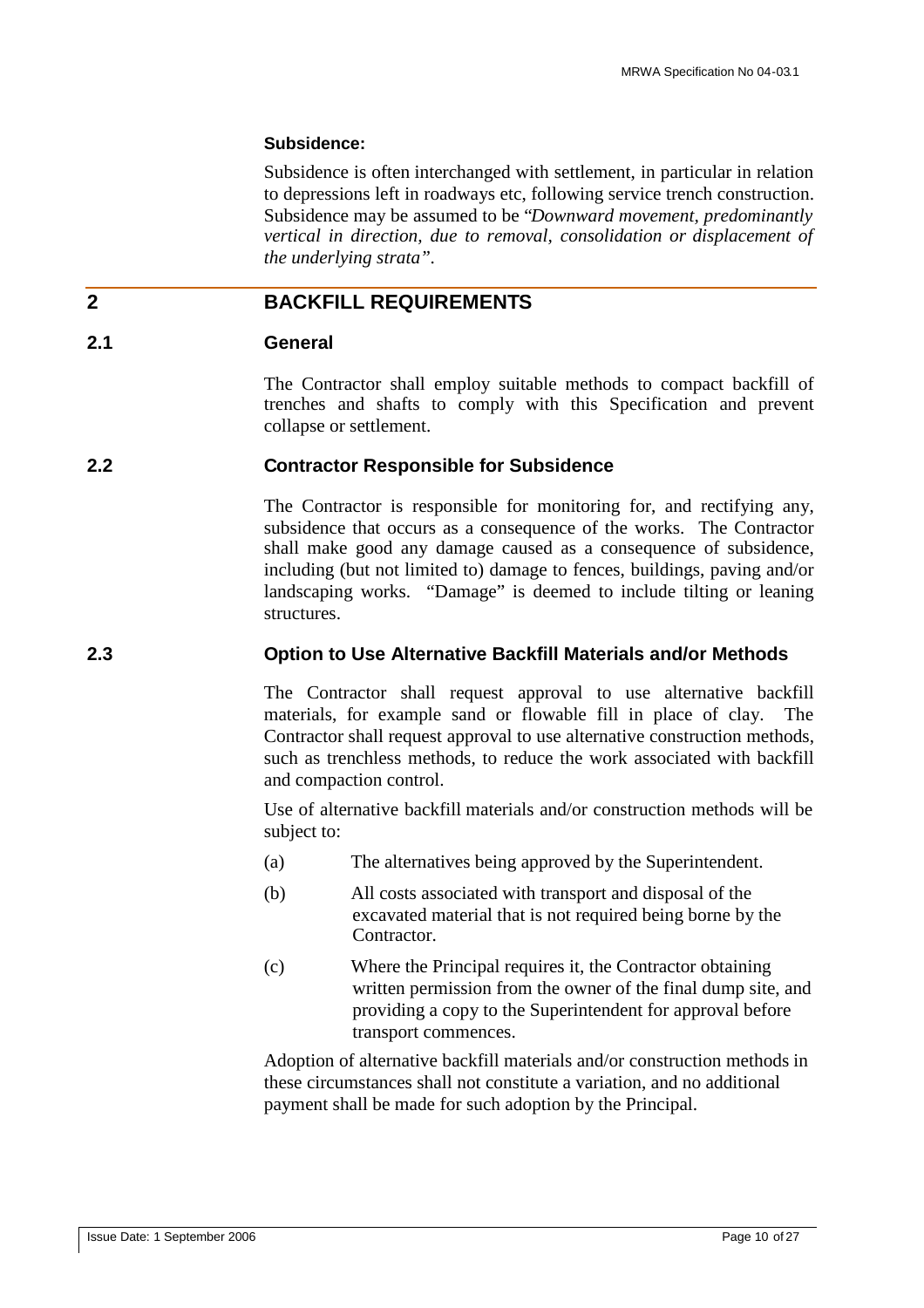## **2.4 Backfill Placement**

## **2.4.1 General:**

Impact loading of the pipeline, shafts, structures and appurtenances must be avoided during the placement of backfill.

## **2.4.2 Adjacent to Shafts and Structures:**

Where fill is placed around shafts or other structures, the fill shall be placed and compacted evenly around the shaft or structure to prevent displacement. Care shall be taken to place and compact the fill evenly around the structure in thin layers, to avoid unbalanced lateral loading.

High compactive effort shall not be used against structures to ensure damage to the structure is prevented. Particular care must be taken adjacent to house sewer connection branches and retaining walls.

## **2.4.3 Concrete Pipeline Support:**

Where a pipeline is supported on concrete, the Contractor must not place the overlay material until the concrete has obtained its initial set. Backfill must not be placed within 24 hours of placing the concrete, or longer where specified by the Design Drawings.

## **2.5 Provision of Safe Environment for Field Density Testing**

The contractor shall provide for the safe performance of the specified testing. This shall include:

- (a) Preparation, in consultation with laboratory staff, of an approved safe working procedure that complies with the requirements of all OHS legislation, regulations and codes of practice.
- (b) Provision of equipment (for example trench shields) to make excavations safe at the locations selected for testing.

## **2.6 Compaction Control Testing - Locations**

The testing shall be carried out by an independent soil testing authority with NATA accreditation for the required tests. The laboratory staff shall randomly select the test location within the relevant backfill layer using a method approved by the Water Agency. The Superintendent, or his Representative or Inspector, shall direct the laboratory staff with respect to any additional test locations that they may require.

Under no circumstances shall the Contractor or his staff or agents direct the laboratory staff where to take tests, except where the Contractor requires additional tests at its own cost. The results of the Contractor's additional tests shall be reported to the Superintendent, in addition to those obtained from the normal testing program.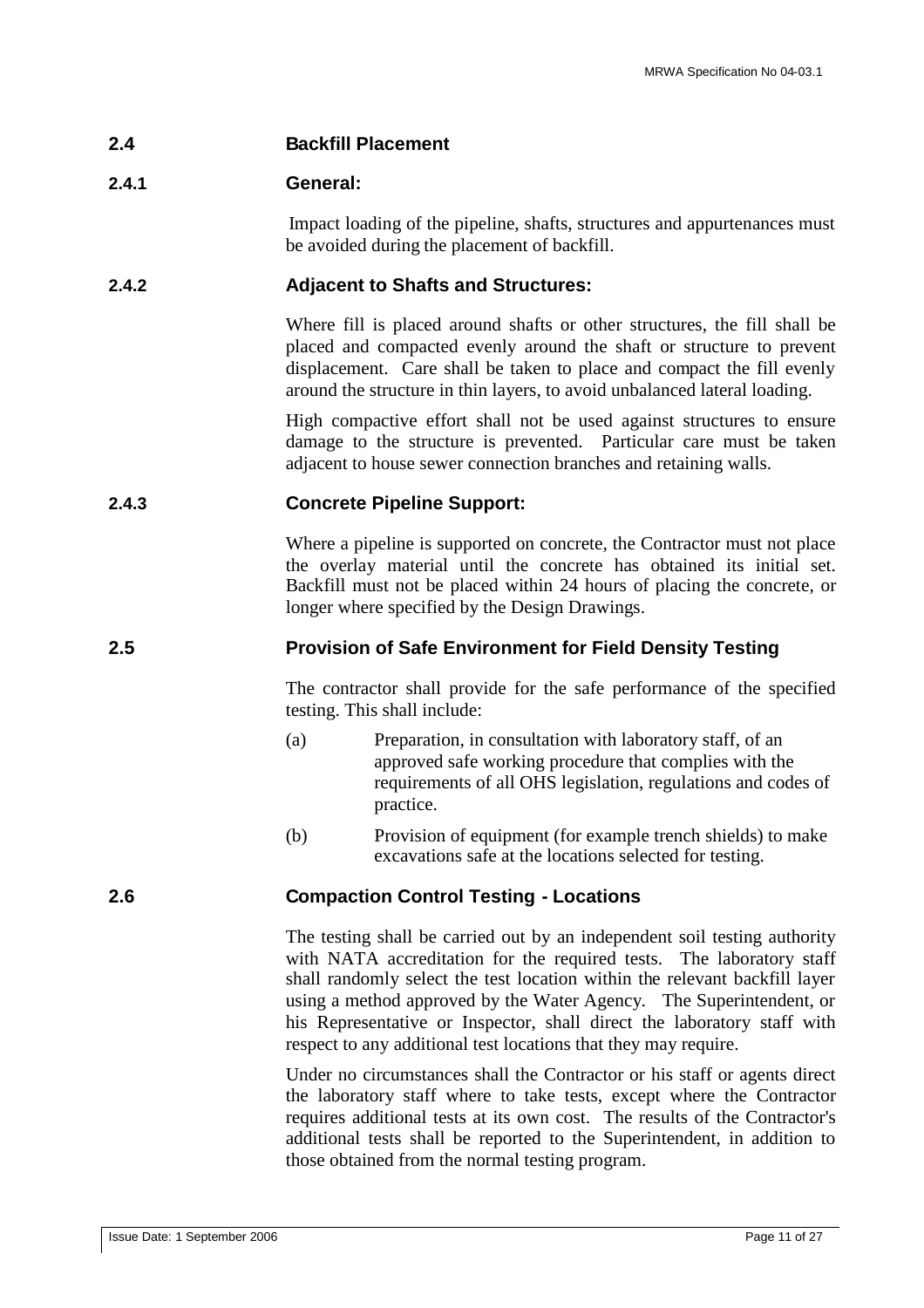No testing shall be undertaken closer than 500 mm to the top of the pipe, where such testing is performed above the pipe. For testing of backfill below 500 mm from the top of the pipe, such testing shall be carried out near to the side of the trench, such that the testing apparatus is unlikely to intercept the pipe.

## **2.7 Area Represented by Test**

The area deemed to be represented by a test shall be determined and recorded by the Superintendent. The Superintendent shall keep records in a form satisfactory to the Water Agency for audit purposes.

## **2.8 Work Not To Proceed Until Tests Passed**

Further backfilling of a trench over the section deemed to be represented by a test shall not be carried out unless the testing indicates that the specified minimum levels of compaction have been achieved.

## **2.9 Testing Required by the Water Agency**

The Water Agency reserves the right to select additional locations for testing, at its own expense. Where such tests fail, the Contractor shall bear the cost of rectification works, and the cost of re-testing.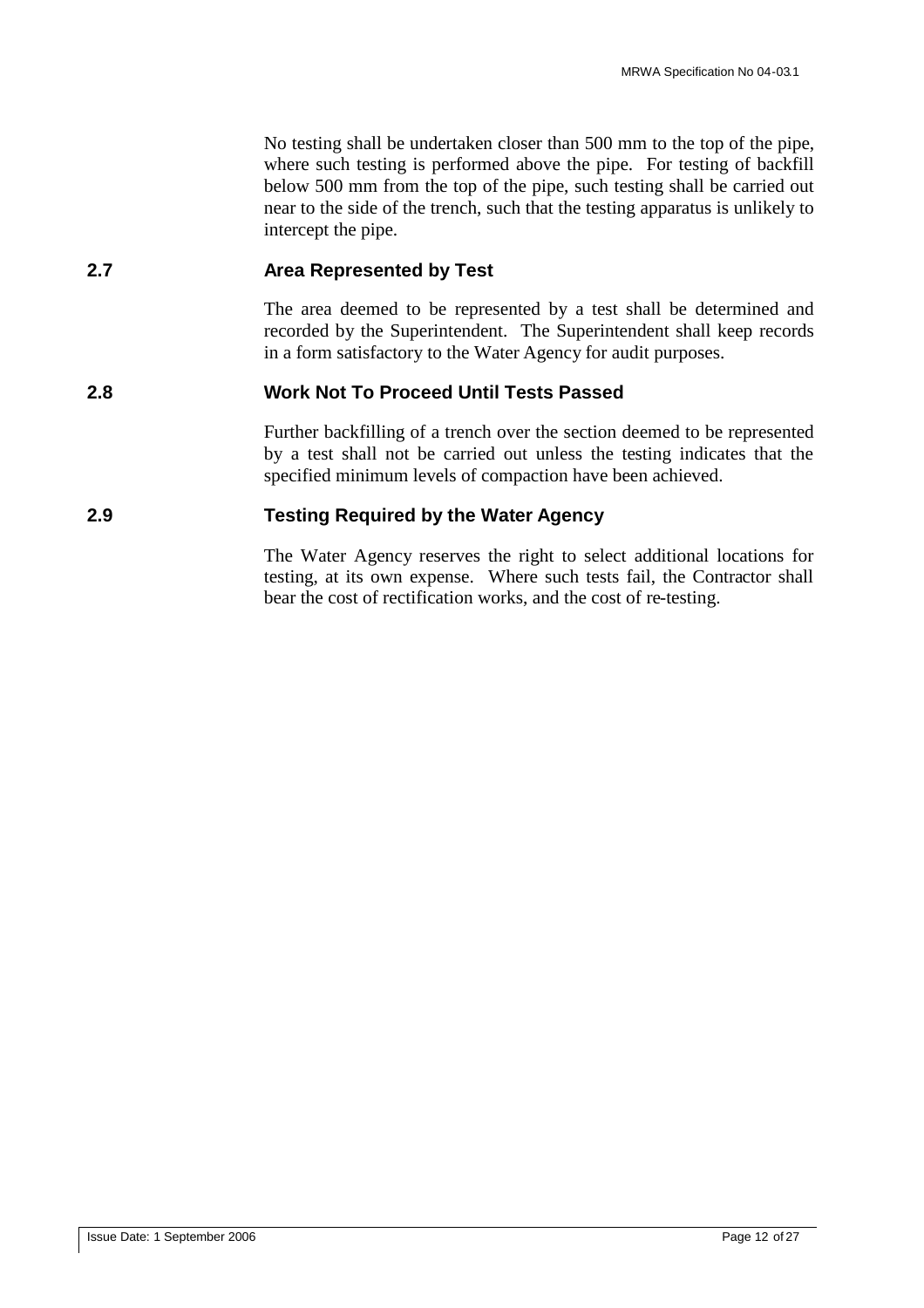## **3 TRAFFIC AREAS**

#### **3.1 Application**

This Clause applies to backfill material for trenches in all Traffic Areas, including:

- (a) The full width of any existing or proposed road carriageway plus shoulders, and extending to one metre beyond the shoulders/kerb.
- (b) The full width of any property access driveway, and extending one metre either side.
- (c) The full length of any constructed footpath (including, but not limited to concrete, asphalt, crushed rock footpaths).
- (d) The full width of any median strip.
- (e) Any other areas that are used as Traffic Areas.

## **3.2 Road Authority Requirements May Prevail**

The Road Authority's requirements are defined to be the requirements described in the Road Authority's standard specifications and drawings with respect to traffic areas as defined in Clause 3.1.

The backfill material for traffic areas shall be acceptable to the Road Authority, and in accordance with its standard specification and drawings.

- (a) If the Road Authority's requirements for traffic areas exceed the requirements of this Specification, then the Road Authority's requirements shall take precedence.
- (b) If the Road Authority's requirements for traffic areas are less than the requirements of this Specification, and the contractor can provide satisfactory documentary evidence that the road authority is prepared to accept works in accordance with the road authority's own requirements, then the Road Authority's requirements may be adopted.
- (c) In all other cases, or if the Road Authority's requirements are non-existent or unclear, then this Specification shall take precedence.

## **3.3 Backfill Material**

The backfill material in traffic areas shall comply with the following:

(a) For trenches less than 1.5 metres deep, in traffic areas other than footpaths, the backfill shall be 20 mm Class 2 Plant Mixed Wet Mix Crushed Rock, for the full depth.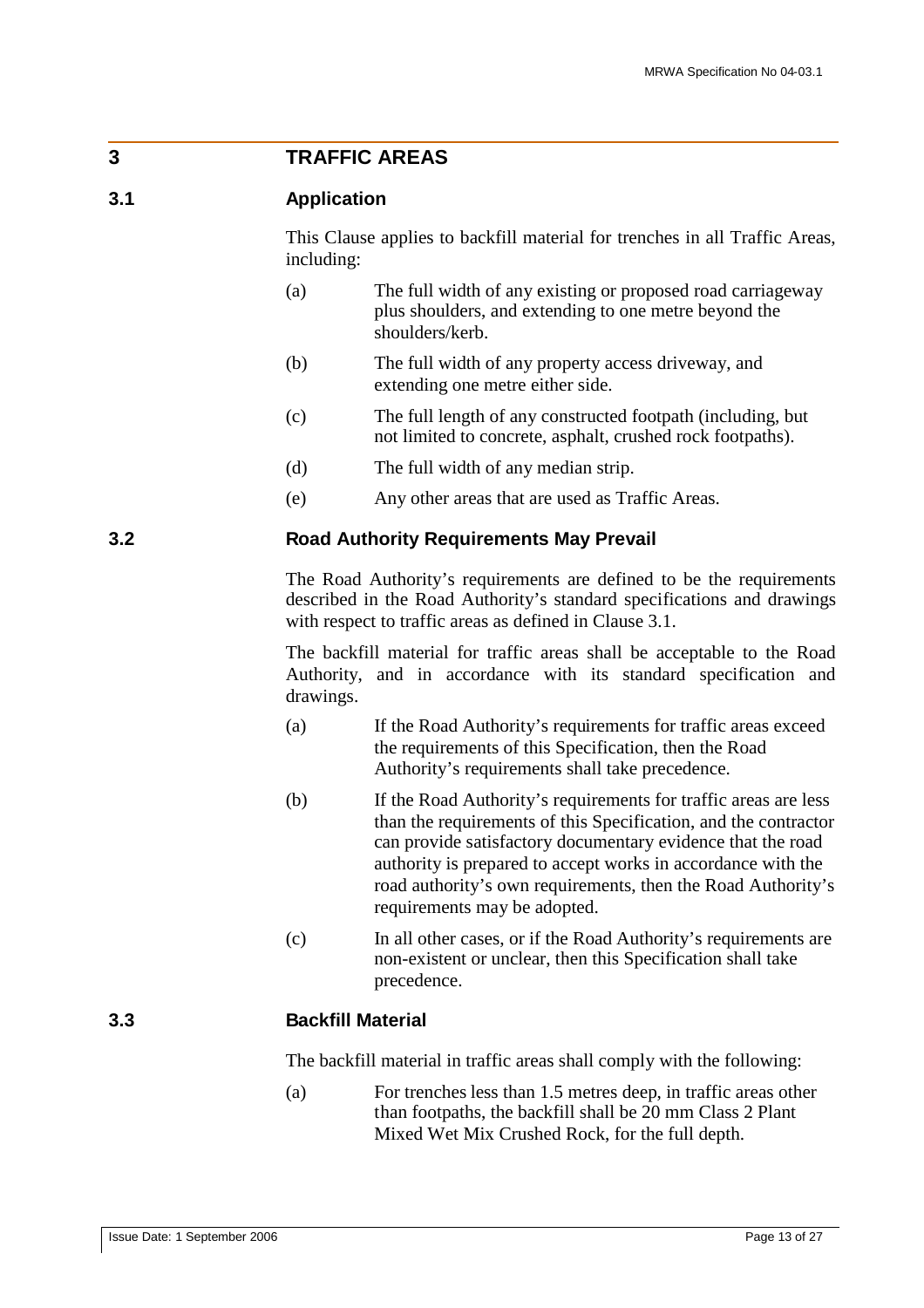|       | (b)                                                                                                                       | For trenches 1.5 metres deep or greater, in traffic areas other<br>than footpaths, the backfill shall be:                                                                                                              |  |  |
|-------|---------------------------------------------------------------------------------------------------------------------------|------------------------------------------------------------------------------------------------------------------------------------------------------------------------------------------------------------------------|--|--|
|       |                                                                                                                           | <b>i.</b> 20 mm Class 2 Plant Mixed Wet Mix Crushed Rock for<br>the top 600 mm.                                                                                                                                        |  |  |
|       |                                                                                                                           | ii. 20 mm Class 4 (or better) Crushed Rock for the<br>remainder, or other backfill material specifically approved<br>by the Road Authority.                                                                            |  |  |
|       | (c)                                                                                                                       | For trenches under footpaths, the backfill shall be 20 mm<br>Class 4 (or better) Crushed Rock, or other backfill material<br>specifically approved by the Road Authority.                                              |  |  |
|       | (d)                                                                                                                       | All crushed rock backfill material shall comply with Vic<br>Roads Standard Specification 812.                                                                                                                          |  |  |
| 3.4   |                                                                                                                           | <b>Backfill Placement</b>                                                                                                                                                                                              |  |  |
|       |                                                                                                                           | The backfill material shall be placed and compacted in layers not<br>exceeding 200 mm loose thickness, and shall be moisture conditioned as<br>required to facilitate compaction to the required density (Clause 3.6). |  |  |
| 3.5   |                                                                                                                           | <b>Compaction Testing</b>                                                                                                                                                                                              |  |  |
|       |                                                                                                                           | Compaction control testing shall be undertaken in accordance with<br>Clause 2.6, and at the following minimum frequencies.                                                                                             |  |  |
|       |                                                                                                                           | All tests must meet or exceed the specified compaction requirements.<br>All road crossings shall be tested.                                                                                                            |  |  |
| 3.5.1 |                                                                                                                           | <b>Road Base Course and Sub-base:</b>                                                                                                                                                                                  |  |  |
|       | taken:                                                                                                                    | For every 50 metre length of trench (or part thereof) three tests shall be                                                                                                                                             |  |  |
|       | (a)                                                                                                                       | Within the top 100 mm (ie within the base course) of an<br>existing road.                                                                                                                                              |  |  |
|       | (b)                                                                                                                       | In the depth range 100 mm to 300 mm depth (ie within the<br>pavement sub-base).                                                                                                                                        |  |  |
| 3.5.2 | Backfill Under Roads, Road Shoulders, Median Strips (below<br>sub-base):                                                  |                                                                                                                                                                                                                        |  |  |
|       | For every 40 metre length of trench (or part thereof) one test shall be<br>taken per two layers of the backfill material: |                                                                                                                                                                                                                        |  |  |
|       | (a)                                                                                                                       | Layers to be tested shall be selected randomly, in accordance<br>with Clause 2.6. The position of the layer to be tested, and<br>the location of the test, shall vary from test to test.                               |  |  |
|       | (b)                                                                                                                       | Adjacent layers shall not be selected for testing.                                                                                                                                                                     |  |  |
|       |                                                                                                                           |                                                                                                                                                                                                                        |  |  |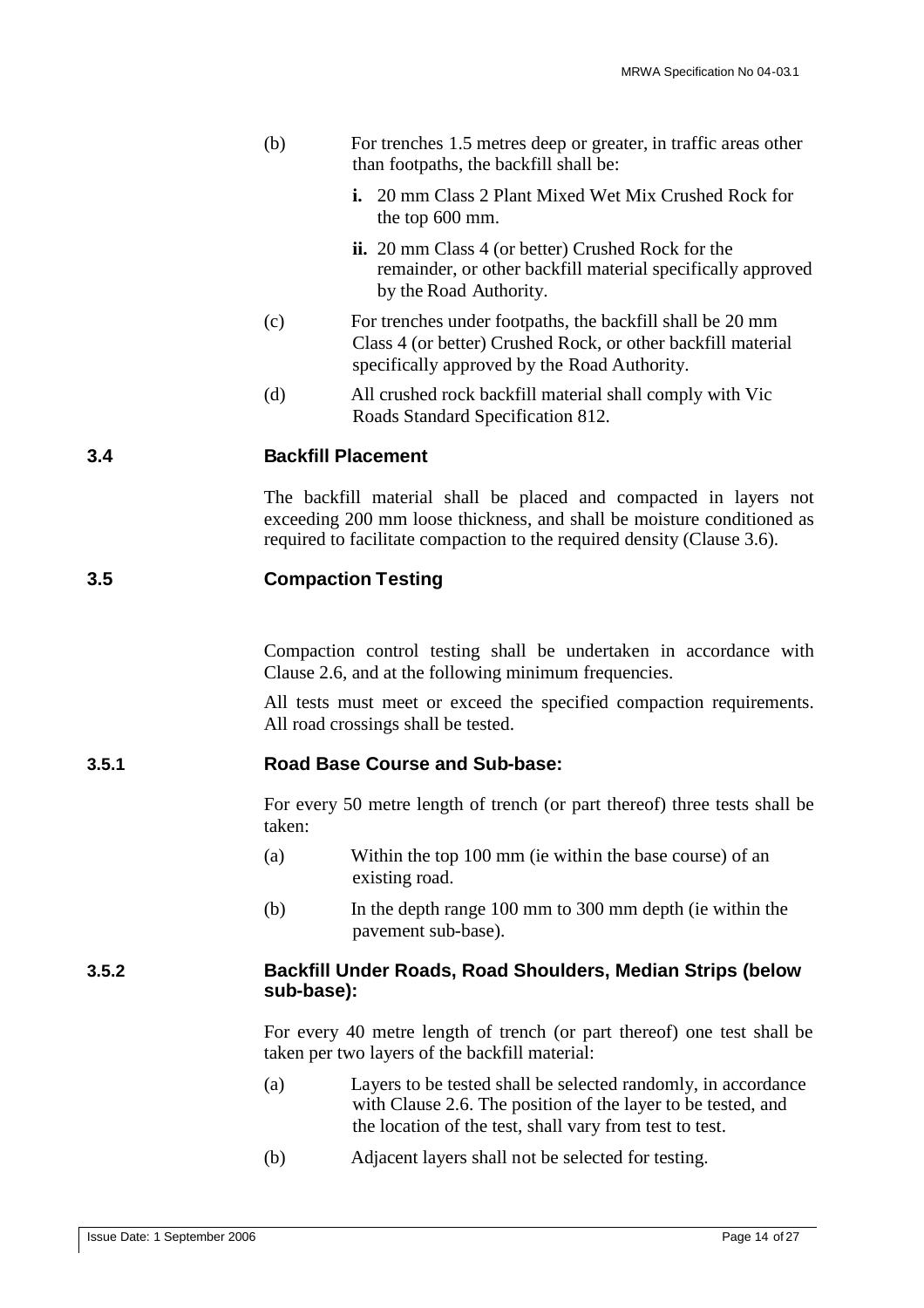## **3.5.3 Backfill Under Footpaths:**

As for roads, except that the testing shall be for every 100 metre length of trench (or part thereof).

## **3.6 Required Density**

In terms of the Modified Compaction test (AS 1289.5.2.1) the minimum dry density ratio (AS 1289.5.4.1) required is as follows:

- (a) The top 100 mm of pavement: 98% (existing roads only)
- (b) Below 100 mm from surface, where crushed rock: 95%
- (c) Below 300 mm from surface, where permitted to be sand min: 85% Density Index, or 10 blows/300 mm PSP (see Clause 4.4)

## **3.7 Road Authority and Council Requirements**

If the Road Authority and/or Council have additional requirements for compaction testing that exceed the above requirements, the additional requirements must be complied with.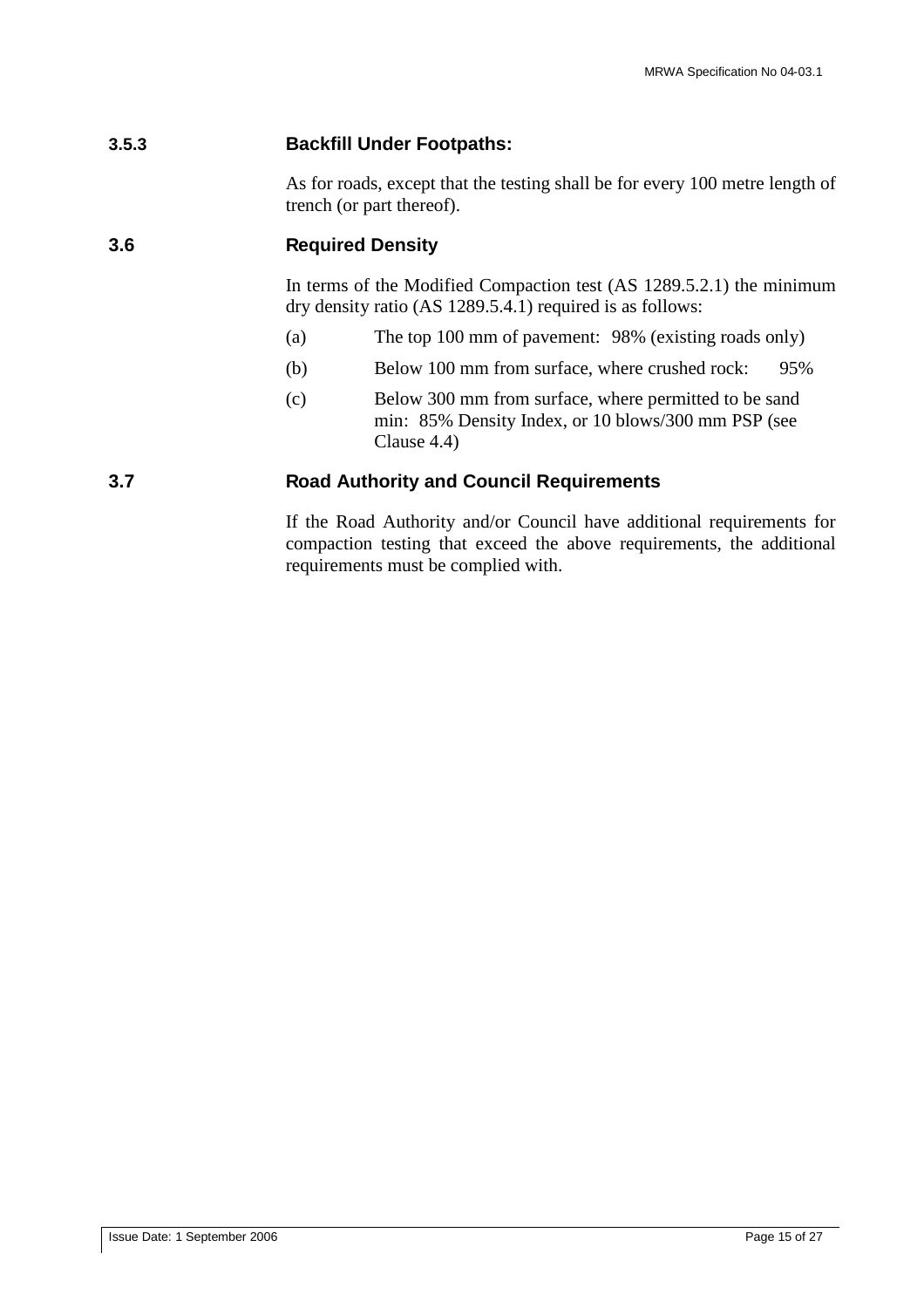## **3.8 Test Result Outcomes**

Test results shall be reviewed by the Superintendent and action shall be taken in accordance with the following table:

|                                                 | <b>Modified Dry Density Ratio (%)</b> | <b>Density Index</b><br>% / PSP Below        |                                                                                                                                             |  |
|-------------------------------------------------|---------------------------------------|----------------------------------------------|---------------------------------------------------------------------------------------------------------------------------------------------|--|
| Below 100 mm<br><b>Top 100 mm</b><br>(FCR only) |                                       | 300 mm (where<br>permitted to be<br>sand)    | <b>Action Required</b>                                                                                                                      |  |
| Not less than 98.0                              | Not less than 95.0                    | Not less than 85 /<br>10 blows               | Superintendent accepts<br>layer under test.                                                                                                 |  |
| 97.0 to less than 98                            | 94.0 to less than 95.0                | Not less than 75<br>to 85 / 9 to 10<br>blows | Contractor to re-roll and<br>retest (only permitted twice.<br>A third test failure will result<br>in rejection of the layer<br>under test). |  |
| Less than 97.0                                  | $l$ ess than 94.0                     | Less than $80/9$<br>blows                    | Superintendent rejects layer<br>under test.                                                                                                 |  |

All work associated with re-working the compacted fill after a test(s) indicating density lower than specified shall be carried out at the contractor's expense.

## **3.9 Rejection of Backfill Layer**

In the event that a compacted layer under test is rejected, the Contractor shall re-excavate the material in that layer, and backfill with new material, re-compact and re-test in accordance with this Specification. This work shall be at the Contractor's cost, and no additional payment shall be made by the Principal.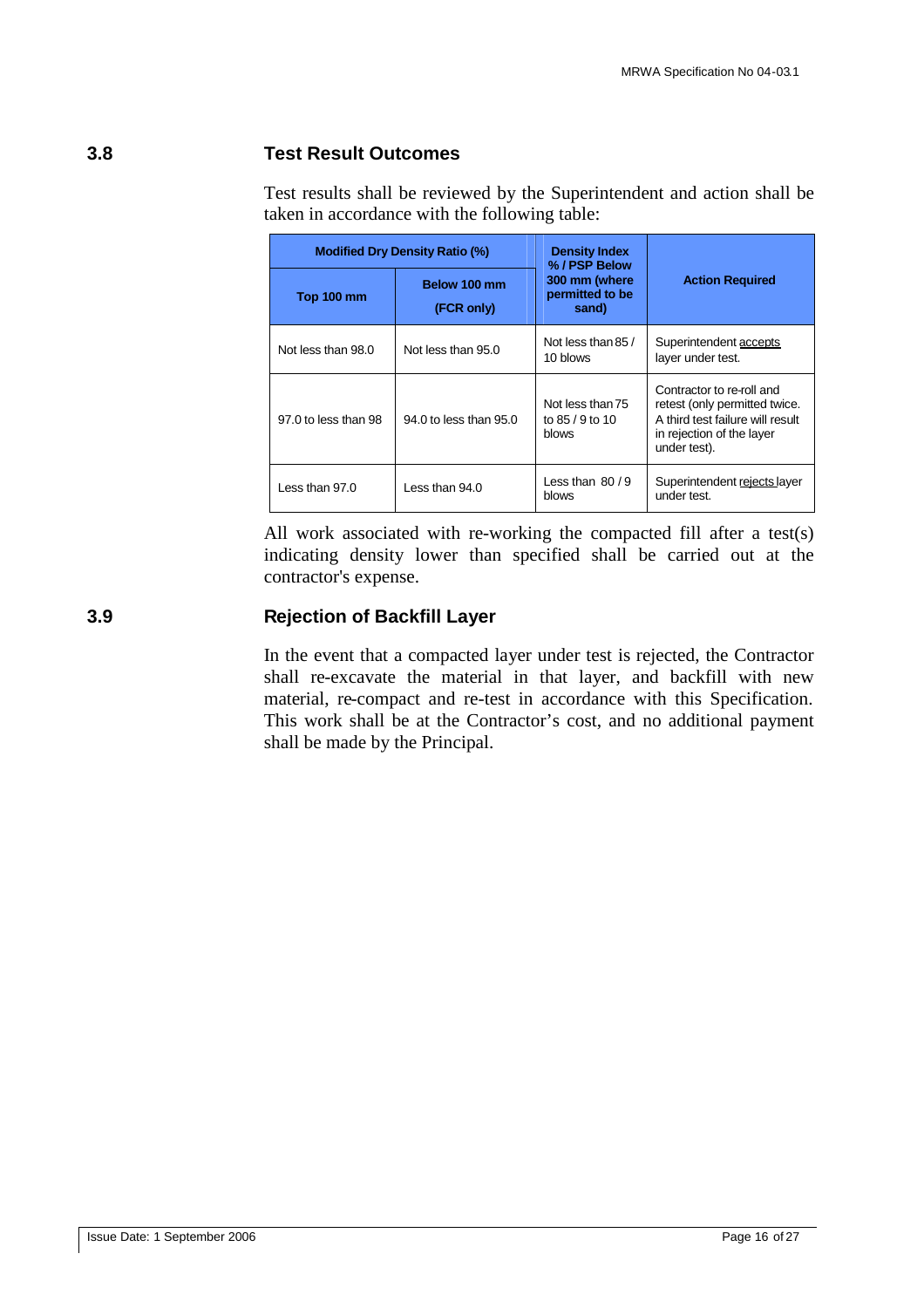## **4 COHESIONLESS SOILS**

## **4.1 Application**

This clause applies to the use of cohesionless soil fill, in all areas except under Traffic Areas (see Clause 3.1) and other excepted areas.

Cohesionless soils, for the purpose of this Specification, are defined elsewhere in this Specification. Such soils will typically be clean sands or silty sands.

Unless specifically approved by the superintendent, cohesionless soil fill is only to be used in those areas where the natural soils within which works are being undertaken are also cohesionless. Where cohesionless soil fill is proposed in areas where the natural soils are clayey, and consequently may be reactive, special considerations may need to be applied. In such circumstances, the designer may impose additional requirements to those given in this Specification.

#### **4.2 Use of Water**

#### **4.2.1 Flooding**

Flooding of backfill as means of attempting compaction is not permitted.

#### **4.2.2 Jetting**

Jetting of backfill is only permitted where the surrounding soil is also cohesionless, as defined in Clause 1.4. Where cohesionless soil is used to backfill trenches excavated in clayey soils, jetting is not permitted and mechanical compaction is to be used.

Where jetting is to be permitted, the Contractor must:-

- (a) Have an approved placement, inspection and testing work plan in place, which is used to control the process.
- (b) Utilise appropriate equipment that is approved.
- (c) Achieve the specified level of compaction.
- (d) Pay for the water taken from the Principal's water reticulation system.
- (e) Use an approved Backflow Prevention Device.
- (f) Take steps to ensure that water is not wasted.
- (g) Take preventive measures to contain water containing sediment, and in particular, prevent it entering drains and water courses, all in accordance with EPA Guidelines.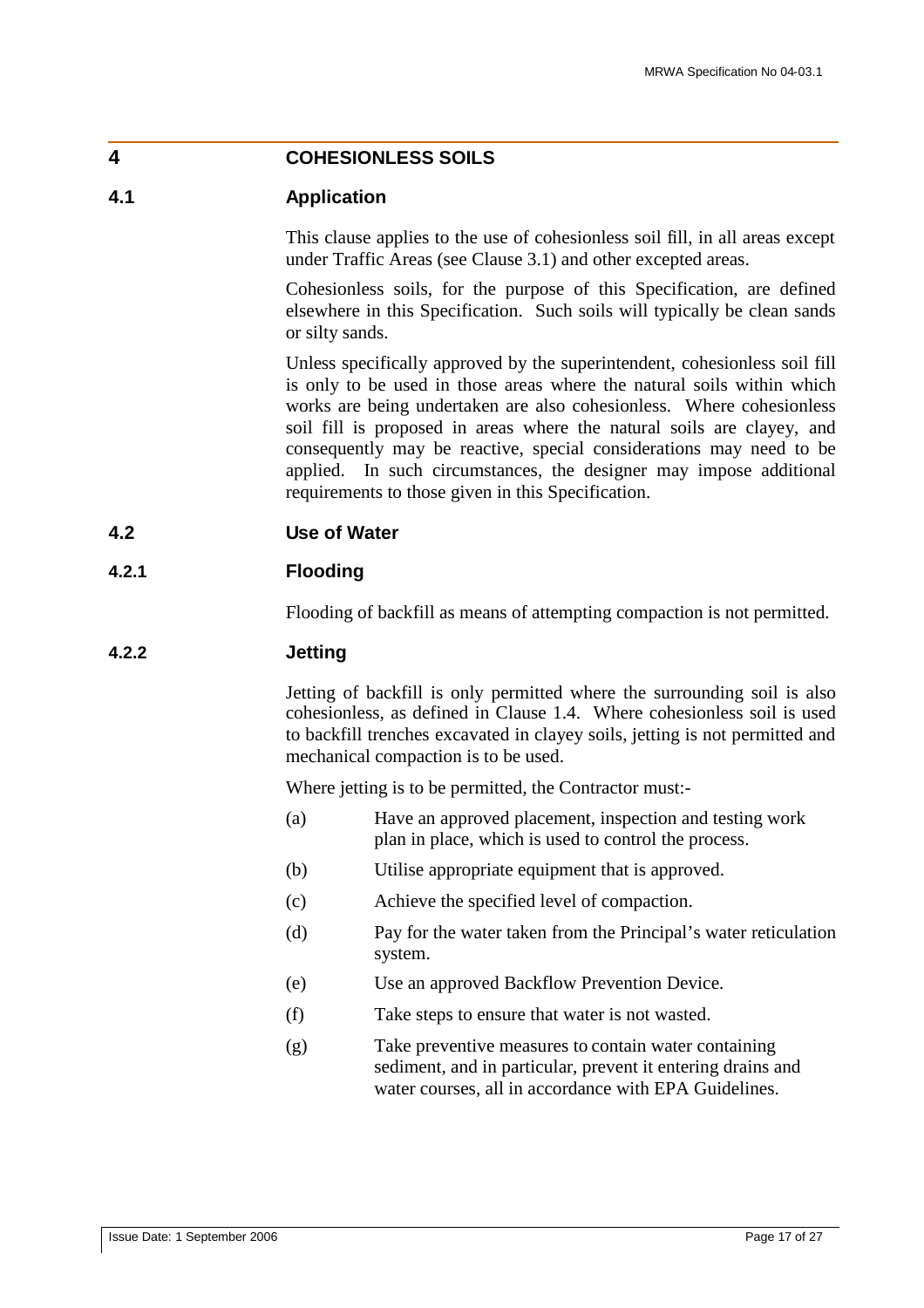## **4.3 Backfill Placement and Compaction Requirements**

## **4.3.1 Jetting**

Where jetting is proposed as the means of achieving compaction, cohesionless soils may be placed in the trench to a depth consistent with the approved work plan, the equipment used for jetting and with the equipment available to assess compliance. Compaction of placed fill by jetting may then be undertaken. No further filling shall be permitted until testing has been undertaken and compliance indicated. A delay of at least 24 hours may be required before testing, to allow excess water to disperse.

Additional filling, jetting and testing shall then be undertaken as required.

#### **4.3.2 Mechanical Compaction**

Where mechanical compaction is proposed, backfill shall be placed in the bottom of the backfill zone and spread to provide a uniform thickness layer. The thickness of the layer will depend upon the nature of the backfill, and the compaction equipment to be used. The contractor is responsible for assessing the required layer thickness. However, the thickness of a loose material layer shall not exceed 400 mm in any circumstances.

Mechanical compaction shall be carried out on the layer, to achieve the specified level of relative compaction. Water may be added during the compaction process, to assist with compaction. The compaction equipment used and layer thickness adopted shall be such that the required relative compaction is achievable over the full depth of the layer.

Subsequent layers shall be placed and compacted as described above to backfill the trench as specified.

#### **4.4 Required Backfill Density**

Backfill shall be compacted to achieve the minimum relative compaction described below, in terms of Density Index (AS 1289.5.6.1) or penetration resistance using a Perth Sand Penetrometer (PSP) (AS 1289.6.3.3).

#### **4.4.1 Road Reserves**

In Road Reserves (other than Traffic Areas) Minimum Density Index of 65%, or Minimum PSP Penetration resistance of 8 blows per 300 mm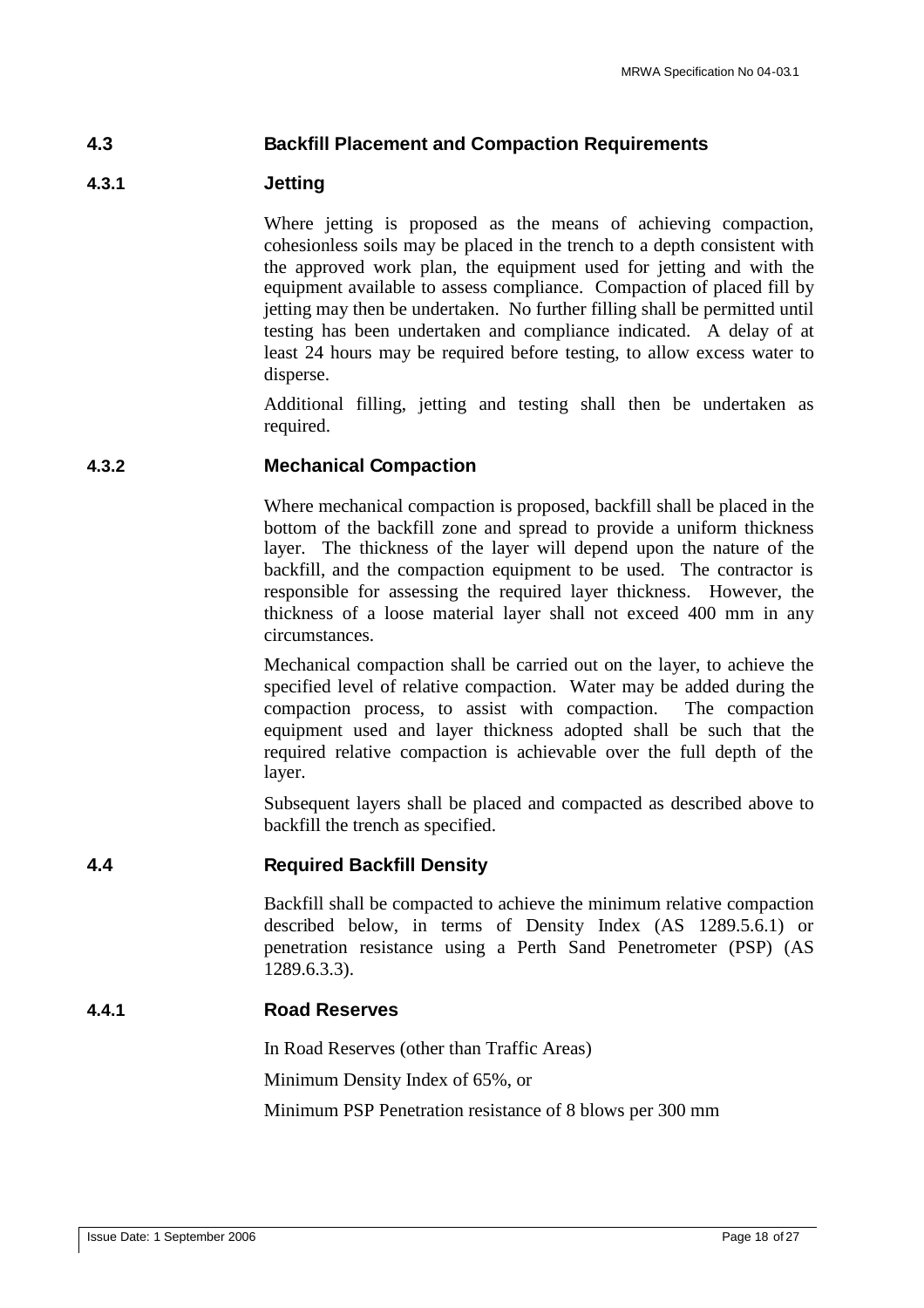#### **4.4.2 Other Areas**

Minimum Density Index of 60%, or

Minimum PSP Penetration resistance of 7 blows per 300 mm

*Note: With sands compacted using mechanical means, the surface soils may be loosened by the process. Testing of the penultimate layer is often required to assess compliance. The final layers will then require additional attention to achieve compliance, often with static rolling compaction.*

#### **4.5 Test Frequency**

## **4.5.1 Test Performed using a PSP**

Where testing is performed using the PSP, testing shall be carried out as shown in the following table.

| <b>Asset</b>                              | <b>Road Reserves</b>                                                                                                     | <b>Other Areas</b>                             |
|-------------------------------------------|--------------------------------------------------------------------------------------------------------------------------|------------------------------------------------|
| Sewers                                    | Three tests per manhole length, except<br>where the manhole length is less than 50 m<br>where only one test is required. | One test per manhole length.                   |
| <b>Rising Mains</b><br>and Water<br>Mains | Three tests per 80 m length or part thereof,<br>except for lengths less than 40 m where<br>only one test is required.    | Two tests per 100 m length or<br>part thereof. |

#### **4.5.2 Test performed using conventional field density and laboratory reference density testing.**

Where testing is performed using conventional field density and laboratory reference density testing.

| <b>Asset</b> | <b>Road Reserves</b>                                       | <b>Other Areas</b>                                          |
|--------------|------------------------------------------------------------|-------------------------------------------------------------|
| All areas    | 1 test per two layers per 40 m length (or part<br>thereof) | 1 test per two layers per 100 m<br>length (or part thereof) |

#### **4.5.3 Test Locations:**

The layer of backfill to be tested shall be selected randomly, in accordance with Clause 2.6.

The position of the layer to be tested, and the location of the test, shall vary from test to test.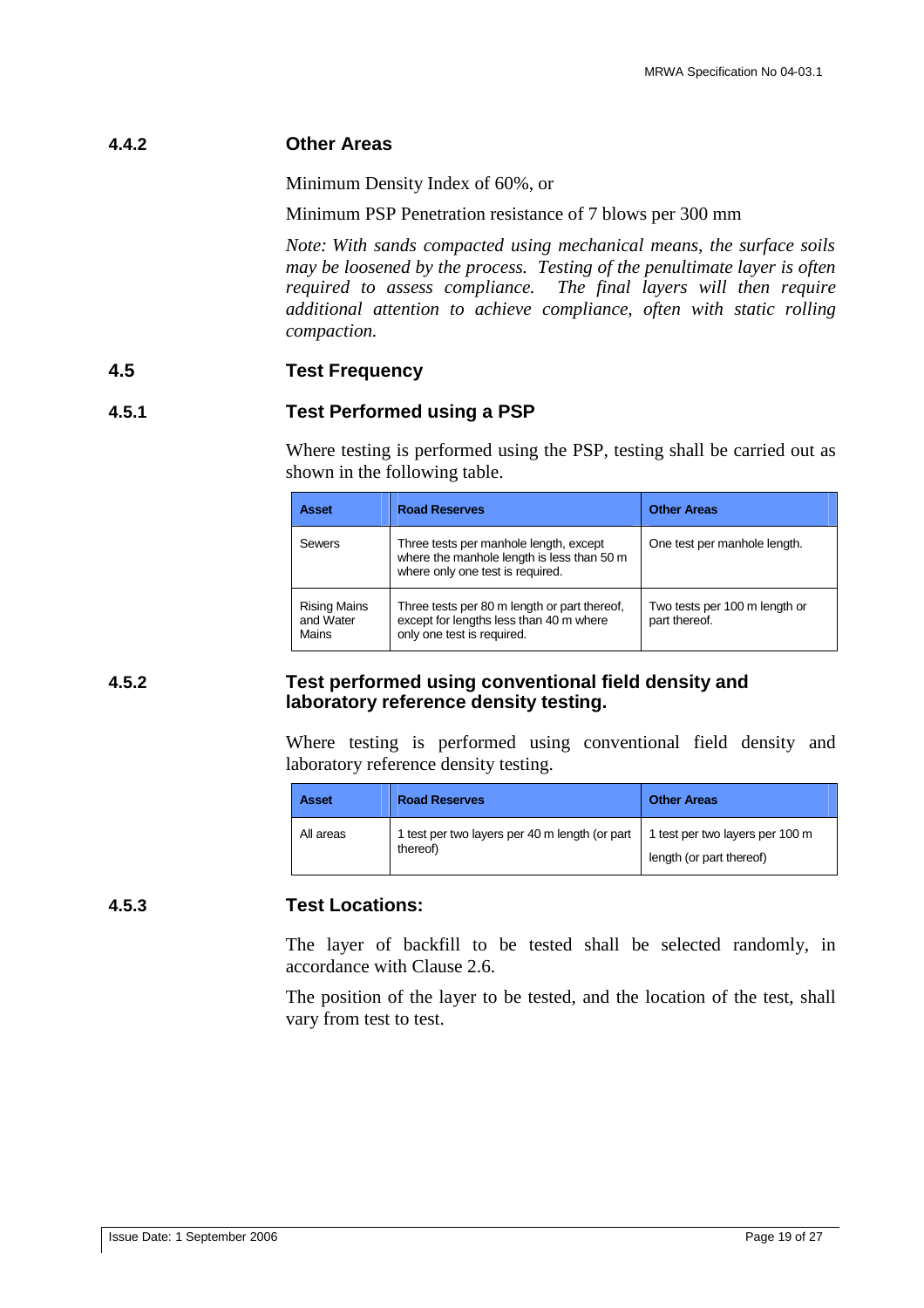## **4.5.4 Additional Tests:**

The Superintendent may direct that additional testing be carried out at specified locations. Costs for these tests shall be borne by:

- (a) The Principle, where the test meets this Specification,
- (b) The Contractor, where the test fails to meet this Specification..

## **4.6 Test Results Outcomes**

The test results shall be reviewed by the Superintendent.

Where jetting has been used as the method of compaction, the following action shall be taken.

- (a) PSP Penetration over all test intervals equals or exceeds minimum requirement:- accept zone under test.
- (b) PSP Penetration over one or more test intervals is less than minimum requirement:- re-jet and re-test all of area represented by these tests.
- (c) Re-jetted and re-tested area again fails to indicate compliance\*:- remove backfill and replace.

*\* If excessive silt content, jetting may not succeed. Mechanical compaction of backfill in layers may be required.*

Where mechanical compaction has been used, testing with the PSP is permitted for several placed layers. However, should the penetration resistance over any test interval be less than the required value, removal of all backfill represented by the tests, and its replacement, recompaction and testing is required.

For testing using field density and laboratory reference density testing, if all test results equal or exceed the requirements, the test zone under consideration is accepted. Where non-compliance of any test by more than 5% Density Index is indicated by the testing, the zone under consideration shall be excavated, replaced and compacted and tested again. For non-compliance by less than 5% Density Index, the zone in question may be re-rolled at the Contractor's sole discretion and then retested (at the appropriate level). If compliance is indicated, the zone under consideration will be accepted. If not, excavation, replacement and recompaction before submitting for further testing shall be required.

All work associated with re-working the compacted fill after a test(s) indicating density lower than specified shall be carried out at the contractor's expense.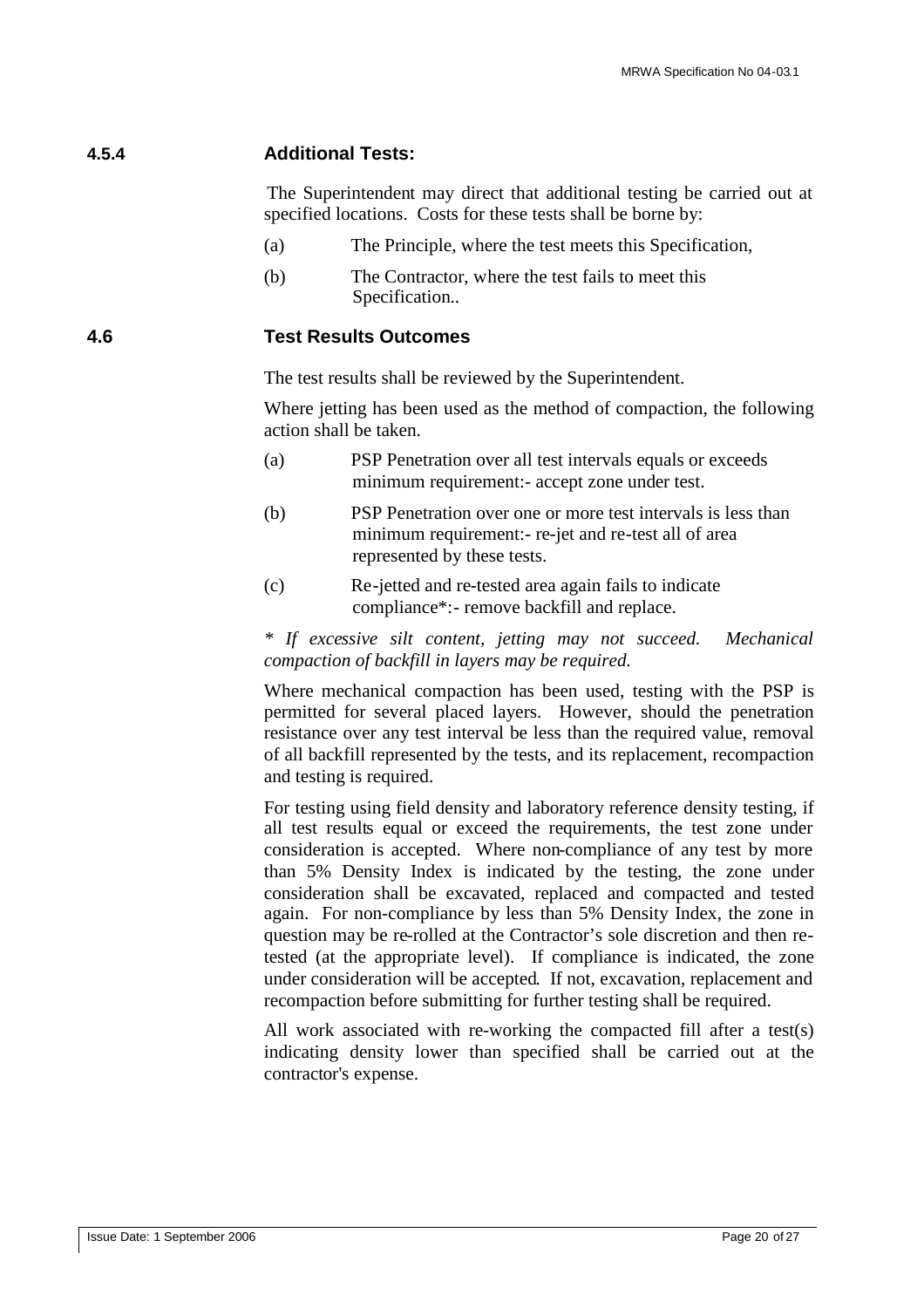## **5 COHESIVE SOILS (CLAYS AND CLAYEY SOILS) – REQUIREMENTS**

## **5.1 Application**

This clause applies to the use of soils which are either clay or are sufficiently clayey in composition that they will behave in a clay like manner when placed and compacted as trench backfill. These soils may be placed in all areas except under traffic areas (as defined in Clause 3.1) and other excepted areas. They are cohesive soils in accordance with the definitions presented in Clause 1.4. Should well graded granular materials (eg crushed rock), which also are likely to be cohesive soils in relation to the definition in Clause 1.4, be proposed for use as backfill, this section may also be adopted. However, guidance from the Superintendent should be sought in relation to moisture conditioning, for which the requirements of Clause 5.3 may not be applicable. The use of granular material for backfill in areas where the natural soils are reactive clays (e.g. basaltic clays) will not be permitted unless specifically approved by the Superintendent. In such circumstances, special considerations may need to be adopted, and the designer may incorporate additional requirements to those of this Specification.

## **5.2 Use of Water**

#### **5.2.1 Flooding and Jetting Not Permitted:**

Flooding or jetting of cohesive fill materials in excavations is NOT PERMITTED UNDER ANY CIRCUMSTANCES. Cohesive soil fill that has been flooded or jetted shall be rejected, and the Contractor shall replace the fill material, in accordance with this Specification, at its own cost.

#### **5.2.2 Moisture Conditioning Prior to Backfilling:**

Moisture conditioning of fill shall be carried out as required, providing the Contractor:

- (a) Has an approved inspection and test plan in place, which is used to control the process.
- (b) Pays for the water taken from the Water Agency's reticulation system.
- (c) Uses an approved Backflow Prevention Device.
- (d) Takes steps to ensure that water is not wasted.
- (e) Takes preventive measures to contain water containing sediment, and in particular, prevent it entering drains and water courses.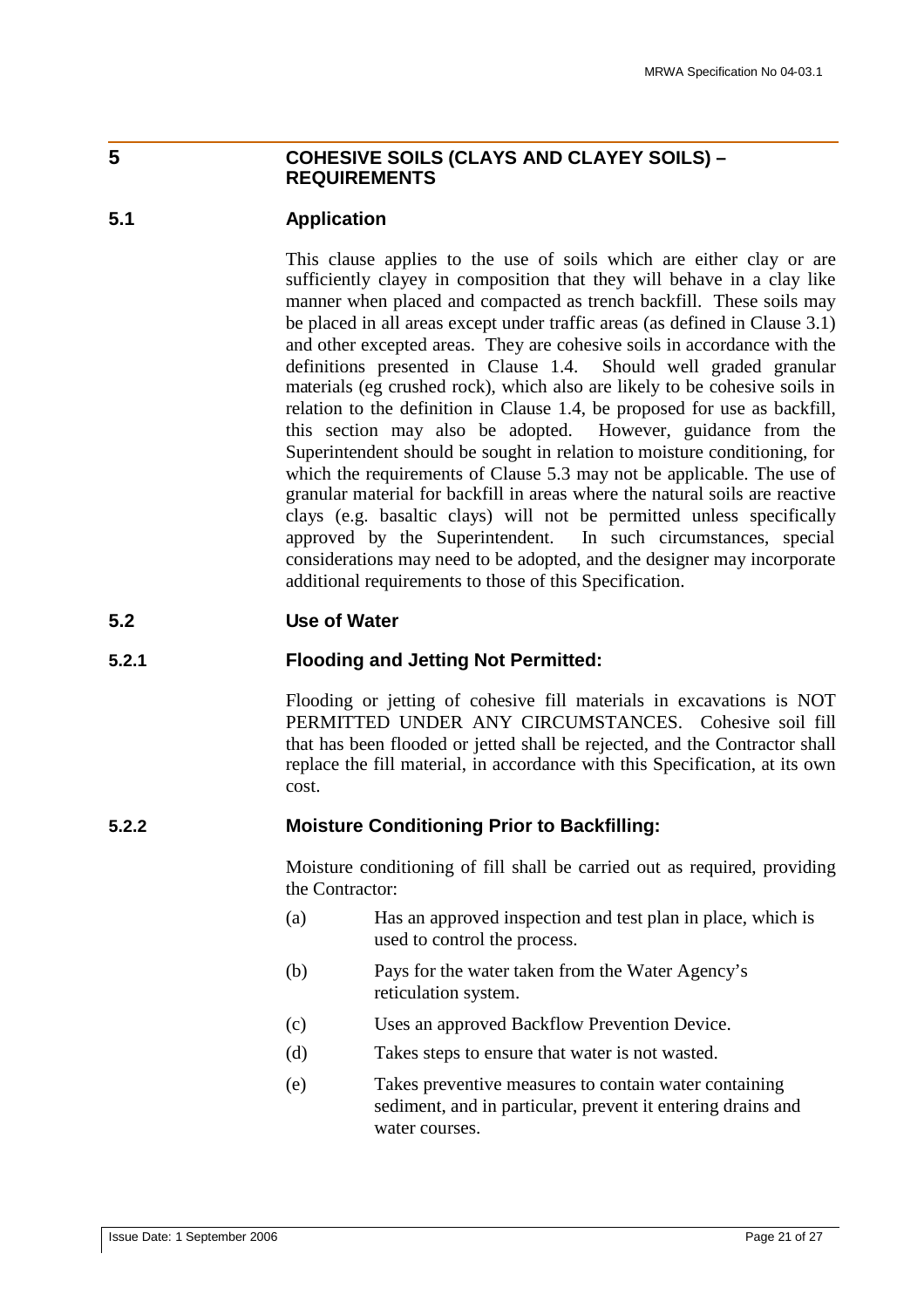#### **5.3 Moisture Conditioning**

The moisture content of the fill is critical to achieving the specified minimum compaction requirements. The fill should be moisture conditioned as necessary to facilitate achieving the required relative compaction, but in any case to within the range 85% to 115% of Standard Optimum Moisture Content, as determined by AS 1289.5.1.1 or AS 1289.5.7.1.

#### **5.3.1 Field Test for OMC:**

*The following empirical test is provided for the information of the Contractor only. It is NOT a method statement or advice, nor is it a direction from the Principal or Superintendent or their representatives, nor is it designed to replace expert advice. This information in no way reduces the Contractor's responsibility to ensure that the backfill moisture content is correct in order to achieve the specified densities.*

*As a field guide to assessing whether a clayey soil is near its Optimum Moisture Content (OMC) for Standard Compaction (AS 1289 5.1.1), the following test is useful.*

*A representative handful of material proposed for use as backfill is squeezed in the hand. Suitable material should be wet enough so that it binds together with no more than slight crumbling when the hand is opened, and not so wet that it is at all plastic or slippery, nor exudes water when the material is well shaken in the hand. Clayey material, at about standard OMC should be able to be rolled into a worm, approximately 2 mm in diameter, but when an attempt is made to bend the worm, it should not bend but should break.*

*When compacted against a firm surface, the material of correct moisture content should not surge ahead of the roller or other equipment and should not rebound excessively after wheel loading. It should readily bind together under the rolling action.*

*Possible action to alter the moisture content of stockpiled backfill material could include:*

#### **5.3.1.1. Dry Fill:**

Finely spray water and uniformly blend water through the dry fill and mix to provide a consistent moisture distribution. Allow time (say overnight) for clayey soils to cure.

#### **5.3.1.2. Wet Fill:**

Blend fill with drier material, or aerate the fill. Note if the fill is excessively wet it may be difficult, if not impossible to achieve the specified compaction, and specialized advice should be sought.

*It is suggested that minimising the time between excavation and recompaction of the excavated material is the best method of achieving the*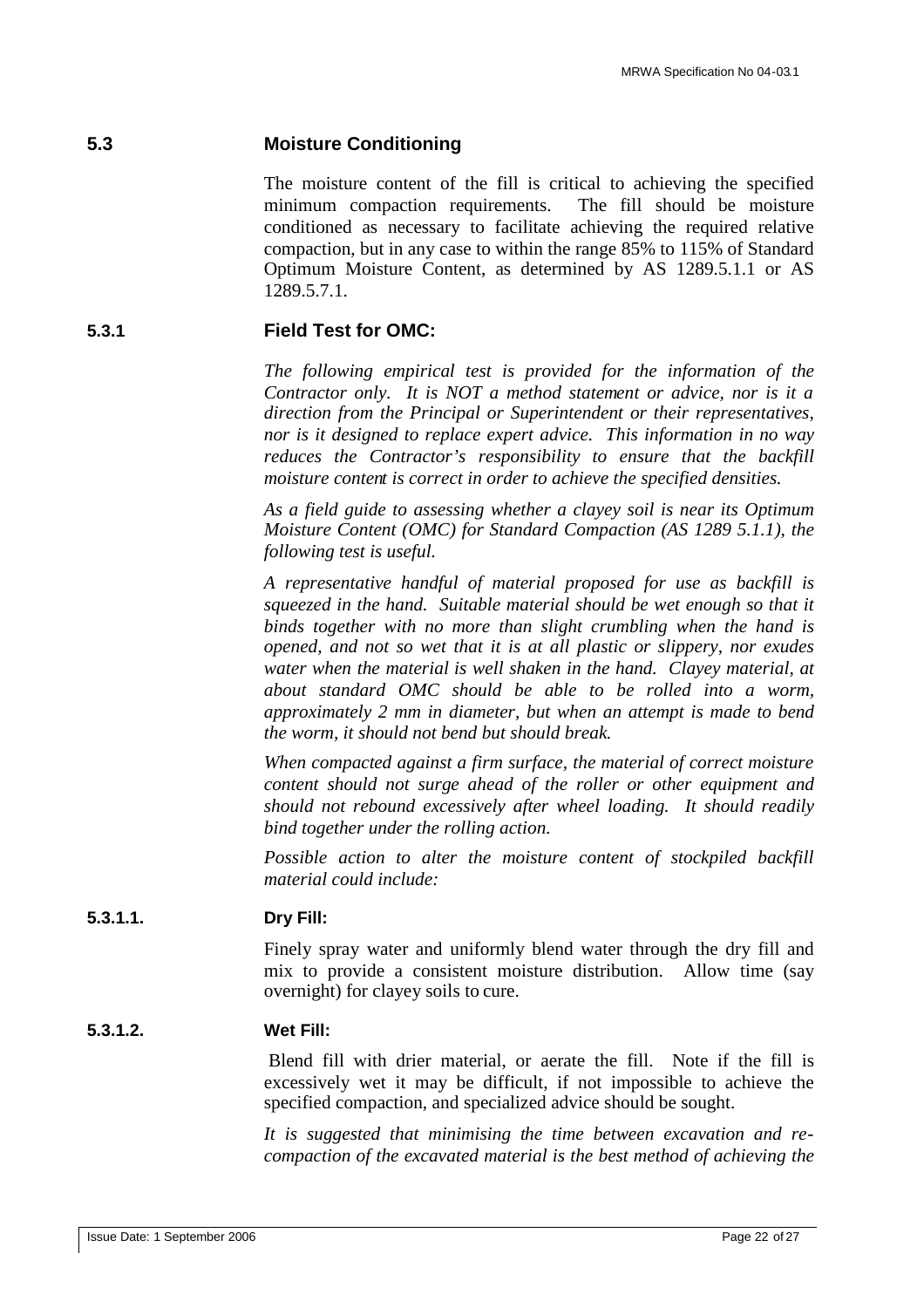*OMC and the compaction target. It is very difficult to properly moisture condition the excavated material once it has dried out. The Contractor must therefore consider the need to limit the amount of trench excavated at any time to the amount that it can manage with the level of equipment and resources on site.*

## **5.4 Backfill Placement and Compaction Requirements**

Suitably moisture conditioned backfill material shall be loosely placed in the bottom of the backfill zone and spread to form a uniform thickness layer. The thickness of the layer will vary depending on the type of soil and on the equipment available for compaction.

The Contractor shall establish the optimum loose layer thickness to achieve the required compaction. However the thickness of a loose material layer shall not exceed 300 mm under any circumstances.

Mechanical compaction shall be carried out on the layer to achieve the specified level of compaction. The compaction equipment shall be capable of achieving the required level of density at the underside of the layer.

Subsequent layers shall be placed and compacted as described above to backfill the trench as specified.

Some Ordinary Fill may behave essentially as a cohesive material, but contain greater than 20% of rock material which is coarser than 37.5 mm. Such material may be acceptable as backfill to trenches, but will be unable to be tested using the methods of AS1289. Where such materials are proposed for use as backfill, the Contractor shall provide to the Superintendent, for his approval, a method Specification for the placement and compaction of the material. This Method Specification shall be in sufficient detail to demonstrate that the intent of this Specification will be achieved. No backfill using this material shall be permitted until the Method Specification has been approved.

## **5.5 Compaction Testing**

Field dry density testing and laboratory compaction testing shall be carried out at test locations determined in accordance with Clause 2.6 and the table below.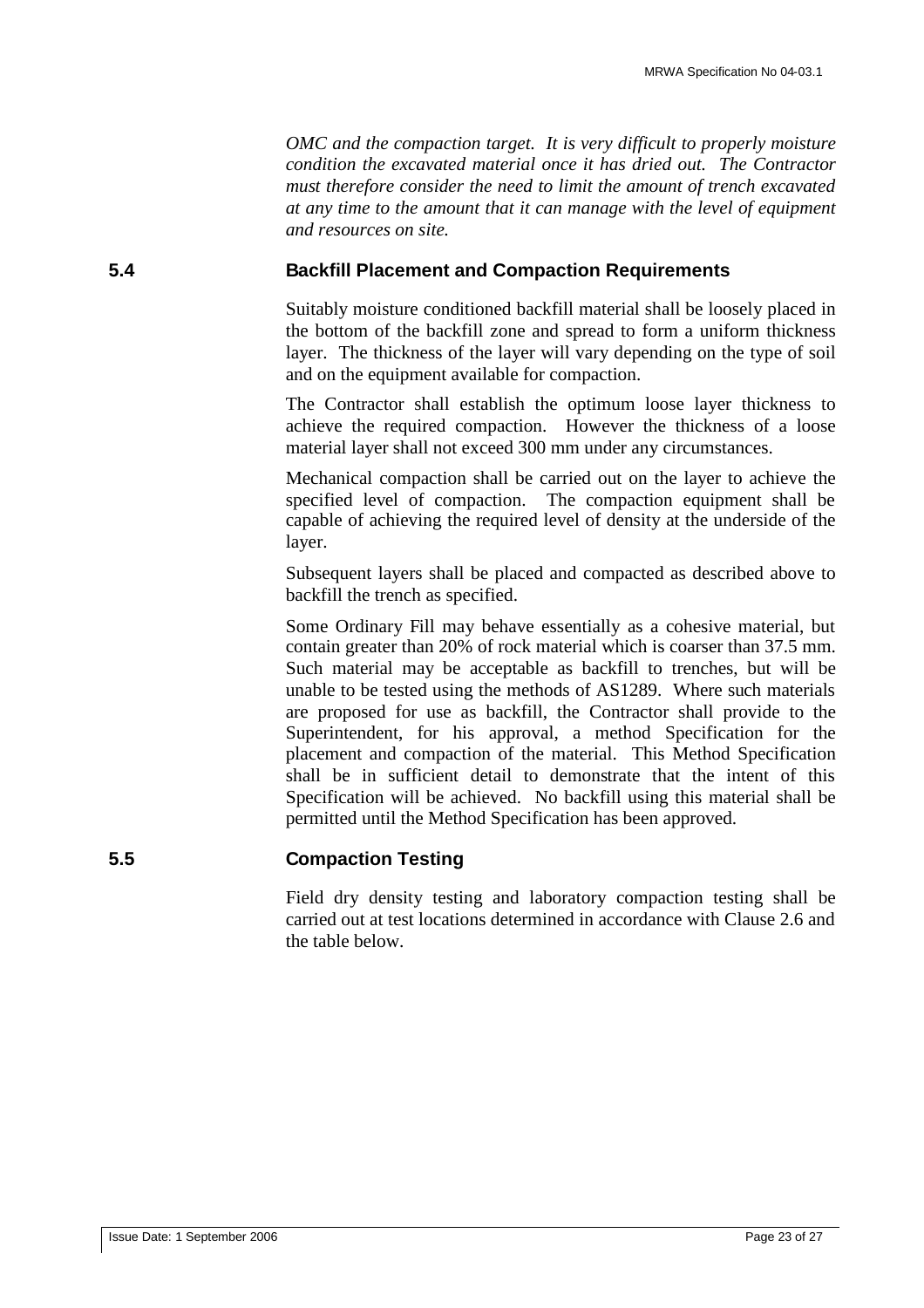The frequency of testing, and the minimum compaction requirements (relative to Standard compaction (AS 1289.5.1.1) in accordance with AS 1289.5.4.1 or AS 1289.5.7.1) shall be as shown in the following table:

| <b>Within Trenchfill Zone</b><br>and Up To:                                        | <b>Minimum</b><br><b>Density Ratio</b><br><b>Required:</b> | <b>Moisture</b><br>Content% of<br><b>Standard OMC</b> | <b>Test Frequency Required:</b>                                            |
|------------------------------------------------------------------------------------|------------------------------------------------------------|-------------------------------------------------------|----------------------------------------------------------------------------|
| Within 600 mm of<br>finished surface level:<br>(Use Selected Fill.)                | 95% (minimum)                                              | 85% to 115%                                           | 1 test <sup>*</sup> per two layers per 40<br>m length<br>(or part thereof) |
| 600 mm below the<br>finished surface level:<br>(Use Ordinary or<br>Selected Fill.) | 90% (minimum)                                              | 85% to 115%                                           | 1 test* per two layers per<br>100 m length<br>(or part thereof)            |

\*Note that "test" means one field test plus one laboratory test (refer Clause 5.6).

## **5.5.1 Test Locations:**

The layer of backfill to be tested shall be selected randomly, in accordance with Clause 2.6.

The position of the layer to be tested, and the location of the test, shall vary from test to test.

## **5.5.2 Additional Tests:**

The Superintendent may direct that additional testing be carried out at specified locations. Costs for these tests shall be borne by:

- (a) Where the test meets this Specification, the Principal.
- (b) Where the test fails to meet this Specification, the Contractor.

## **5.6 Compaction Testing – Method**

The field dry density and laboratory compaction tests shall be carried out on a one to one basis. (i.e. one laboratory compaction test shall be carried out for each field dry density test).

The testing methods may include:

| AS 1289 5.1.1, AS 1289.5.1.2 | <b>Standard Compaction</b> |
|------------------------------|----------------------------|
| AS 1289 5.3.1                | Field Dry Density – Sand   |
|                              | <b>Replacement Method</b>  |
| AS 1289 5.4.1                | Dry Density Ratio          |
| AS 1289 5.7.1                | <b>Hilf Density Ratio</b>  |
| AS 1289 5.8.1                | Nuclear Density Gauge*     |
|                              |                            |

\*The Nuclear Density Gauge method of field dry density measurement shall only be used in a trench where it can be demonstrated that the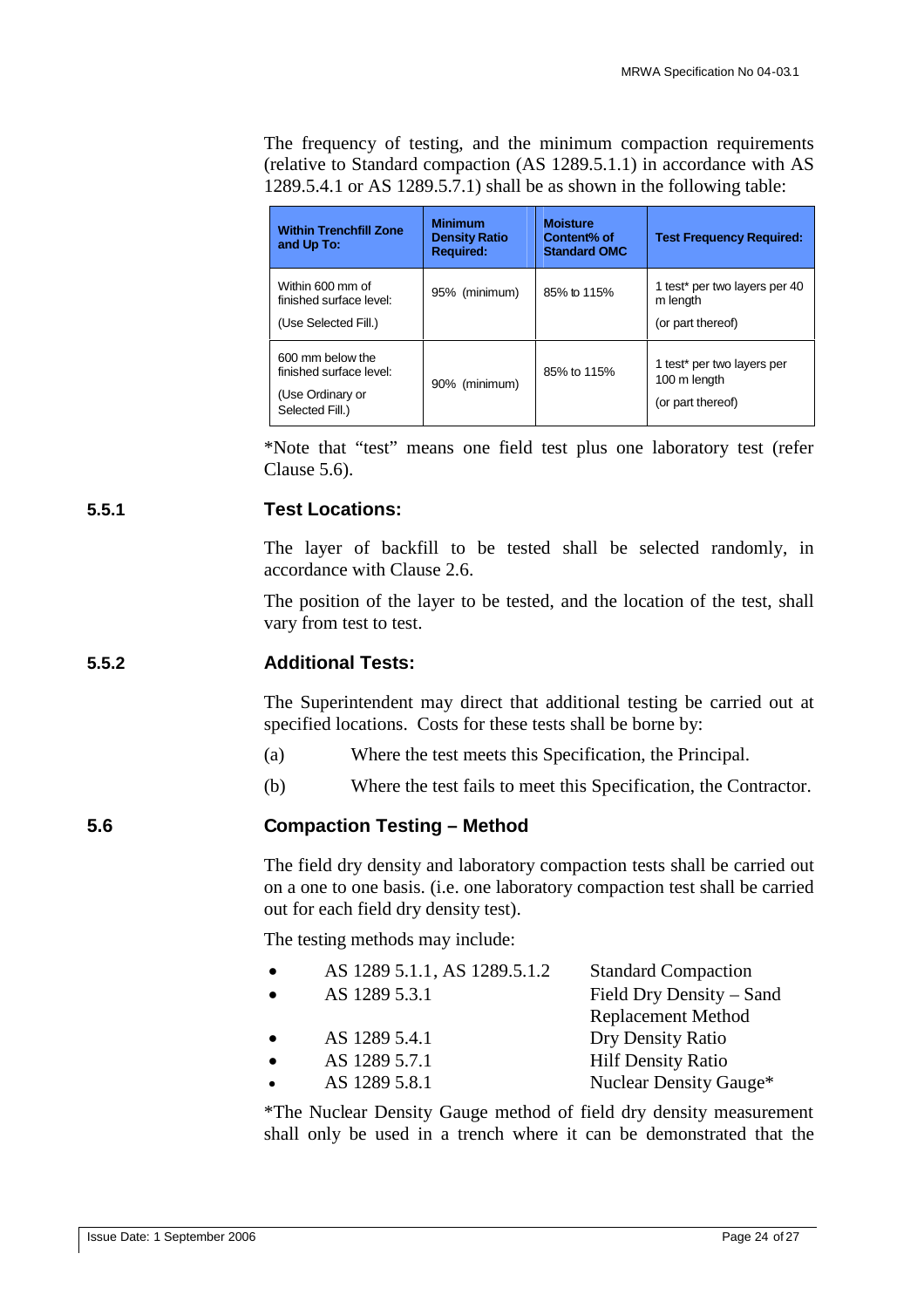effects of reflected radiation from the walls of the trench are adequately compensated for.

## **5.7 Test Result Outcomes**

Test results shall be reviewed by the Contractor, and action taken in accordance with the following table:

| <b>Density Test Result:</b> | Action:                                                                                                                                            |
|-----------------------------|----------------------------------------------------------------------------------------------------------------------------------------------------|
| <b>Meets Specification</b>  | Continue to place and compact layers of fill layers of fill                                                                                        |
| <b>Below Specification</b>  | Report test failures and locations to Superintendent.<br>Rip fill, re-spread, re-compact and retest all fill represented by the test.              |
|                             | If the testing indicates low density for a third time, the material shall be re-<br>excavated, replaced with new fill, re-compacted and re-tested. |

All work associated with re-working the compacted fill after a test(s) indicating density lower than specified shall be carried out at the contractor's expense.

## **5.8 Compaction Trial**

The Contractor shall undertake such trials as are necessary at the start of the backfilling operation to establish a suitable compaction procedure. These trials shall be used to establish:

- (a) An appropriate layer thickness to suit the soil and available compaction equipment and moisture conditioning requirements.
- (b) A suitable number of passes of the compaction equipment to achieve the minimum compaction requirements.

The contractor shall then advise the Superintendent of the proposed layer thickness, moisture conditioning procedure and number of compaction passes to be used as the backfill procedure for the soil type under test to meet or exceed the minimum requirements of this Specification.

## **5.8.1 Changing Materials:**

Soil types may change within the project area, to the point where the compaction method devised during the initial trials is no longer achieving the densities required by this Specification.

Where soil properties change such that the soil is substantially different from the soil further trials shall be conducted, and the compaction procedures modified to suit the new soil properties.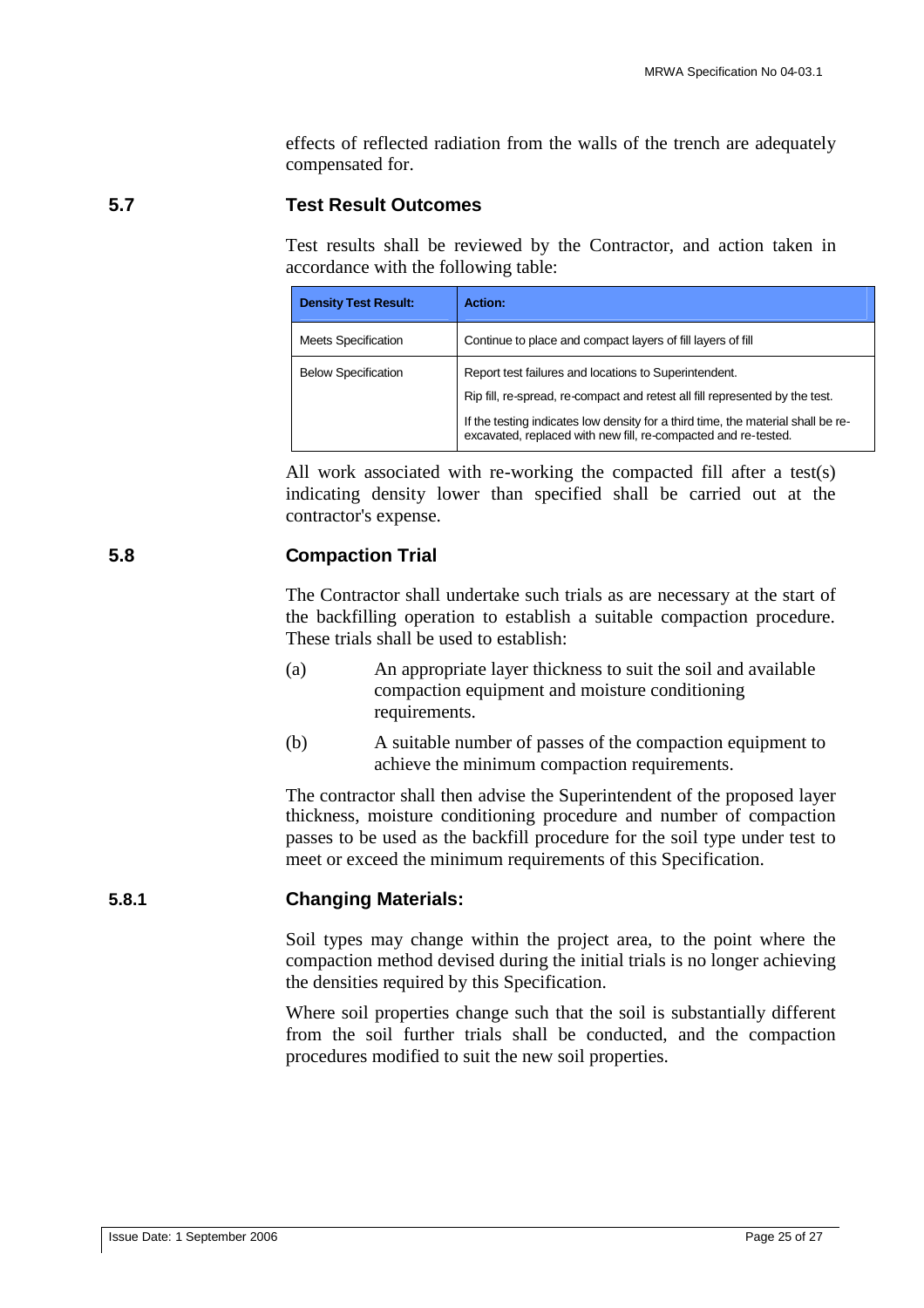## **6 DRIVES, SHAFTS, TUNNELS AND BORES**

#### **6.1 Drives and Tunnels**

Drives and tunnels must be refilled above the embedment zone using the following materials and methods:

- (a) 20 mm Class 4 crushed rock, or embedment concrete sand or 5 mm minus, pneumatically placed (blowing backfill into the excavation using compressed air through temporary piping that can be retracted as the excavation fills).
- (b) Grouting, either by gravity, or under pressure. (Gravity grouting should only be used for tunnels where there is sufficient head.)

## **6.2 Grouting**

Grout for backfilling shall be a sand-lime-cement slurry consisting of 20 parts sand to 2 parts lime to 1 part cement by volume, to which sufficient water is added to permit the mix to just flow under its own weight. An acceptable alternative is a commercially manufactured product such as Liquifill Grade PC1 or approved equivalent.

Grouting of tunnels, drives and bores must be carried out within 24 hours of pipe placement by one of the following methods. Grouting of bores is not required where the diameter of the bore exceeds the outside diameter of the pipe by less than 40 mm.

#### **6.2.1 Gravity Grouting:**

The grout is allowed to flow under gravity to fill the excavation. The grout must be placed in shafts and allowed to flow into the drives to completely fill them. Excess water must be removed progressively, Care must be taken to prevent the drives becoming air-bound and, if necessary, the Contractor shall provide riser holes for the release of entrapped air.

Riser holes shall be drilled and cleaned out prior to placement of the grout, and shall be maintained in a clear condition during the grouting operation. Riser holes shall be between 75 mm and 300 mm in diameter.

If backfilling against a bulkhead, the Contractor shall provide, at the top of the bulkhead, a horizontal proving hole not less than 50 mm diameter. The Contractor shall maintain the proving hole in a clear condition.

A substantial surcharge must be maintained above the roof of the tunnel, drive or bore throughout the placing operation. Placing shall continue without interruption until, by the presence of slurry in the risers and by the cessation of movement in the free surface, it is apparent that the tunnel, drive or bore is full, or until directed by the Superintendent that the filling be discontinued. Grout must not be permitted to rise above 600 mm below ground surface level.